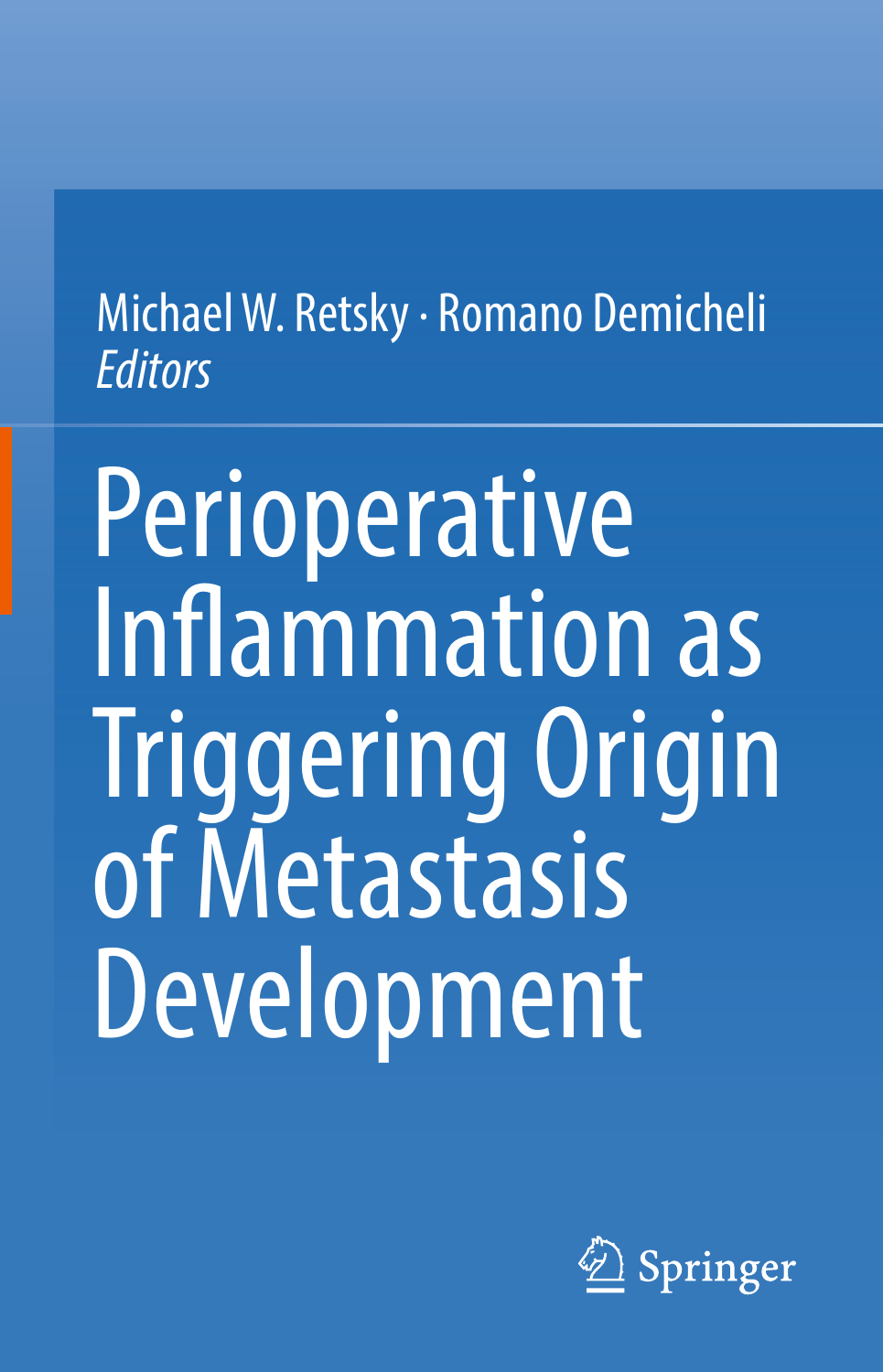# Perioperative Infammation as Triggering Origin of Metastasis Development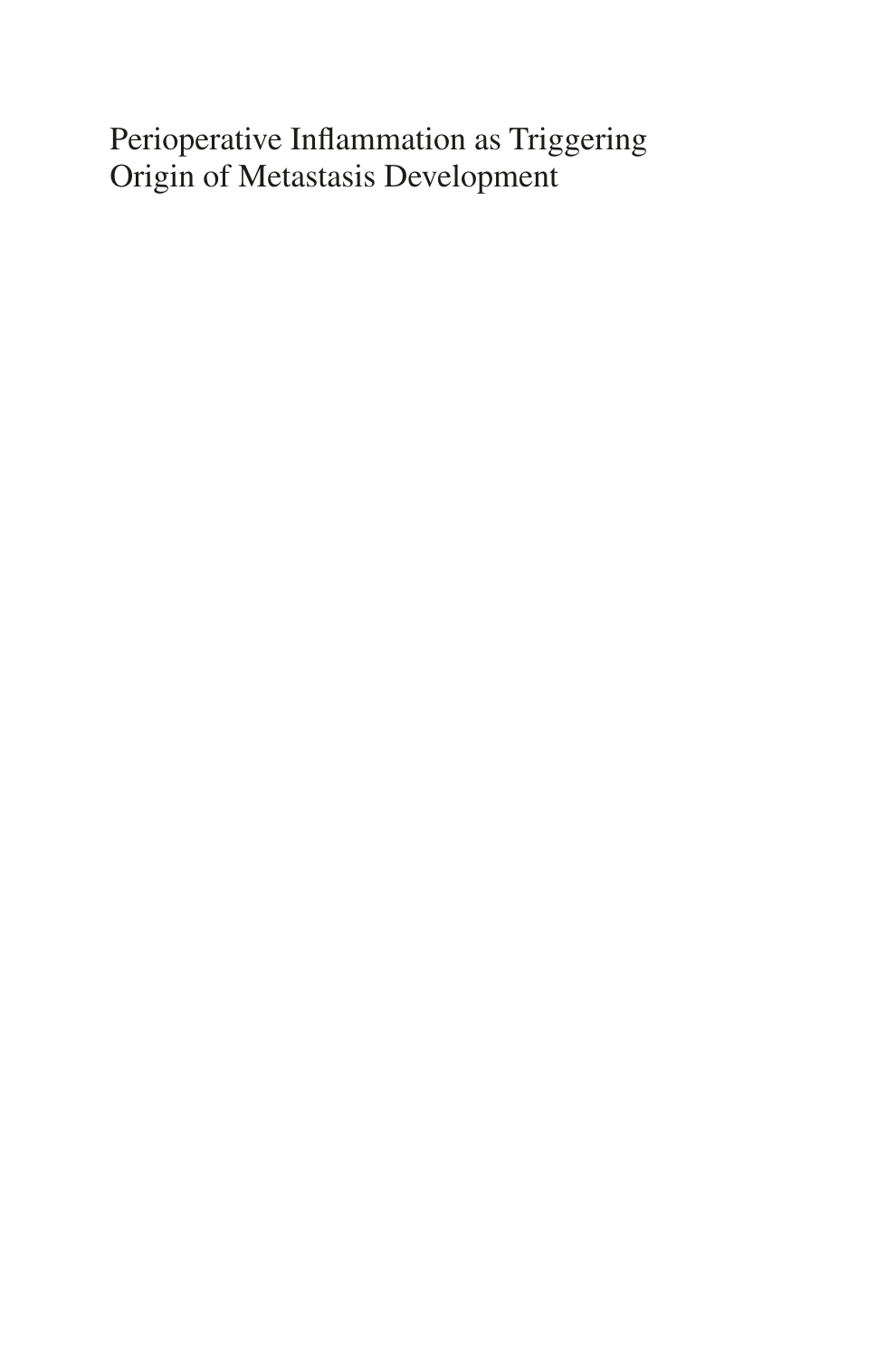Michael W. Retsky • Romano Demicheli Editors

# Perioperative Infammation as Triggering Origin of Metastasis Development

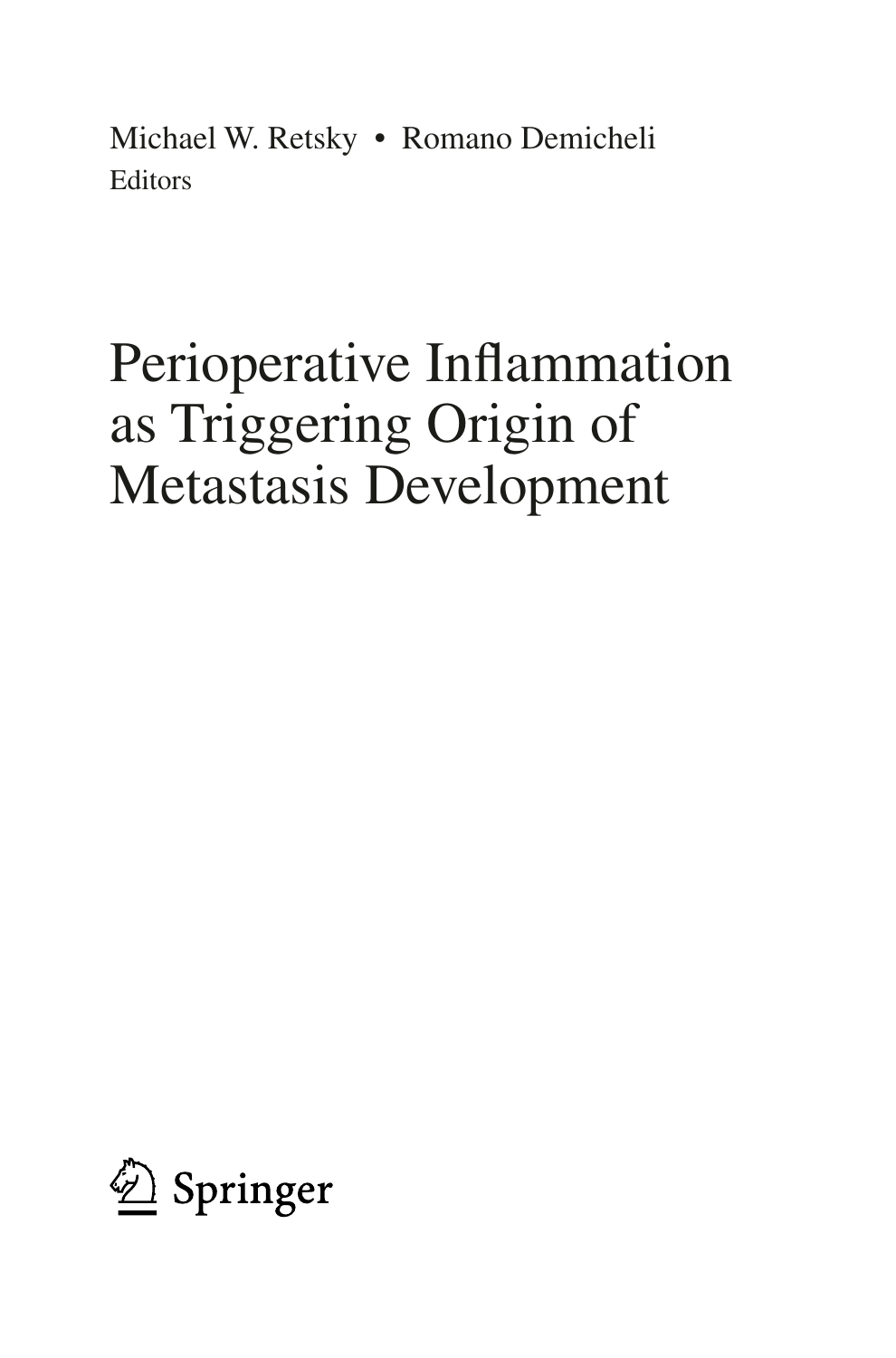*Editors* Michael W. Retsky Harvard TH Chan School of Public Health Boston, MA, USA

University College London London, UK

Romano Demicheli Istituto Nazionale Tumori di Milano Fondazione IRCCS Milan, Italy

DOI 10.1007/978-3-319-57943-6

ISBN 978-3-319-57942-9 ISBN 978-3-319-57943-6 (eBook)

Library of Congress Control Number: 2017943514

© Springer International Publishing AG 2017

This work is subject to copyright. All rights are reserved by the Publisher, whether the whole or part of the material is concerned, specifcally the rights of translation, reprinting, reuse of illustrations, recitation, broadcasting, reproduction on microflms or in any other physical way, and transmission or information storage and retrieval, electronic adaptation, computer software, or by similar or dissimilar methodology now known or hereafter developed.

The use of general descriptive names, registered names, trademarks, service marks, etc. in this publication does not imply, even in the absence of a specific statement, that such names are exempt from the relevant protective laws and regulations and therefore free for general use.

The publisher, the authors and the editors are safe to assume that the advice and information in this book are believed to be true and accurate at the date of publication. Neither the publisher nor the authors or the editors give a warranty, express or implied, with respect to the material contained herein or for any errors or omissions that may have been made. The publisher remains neutral with regard to jurisdictional claims in published maps and institutional affliations.

Printed on acid-free paper

This Springer imprint is published by Springer Nature The registered company is Springer International Publishing AG The registered company address is: Gewerbestrasse 11, 6330 Cham, Switzerland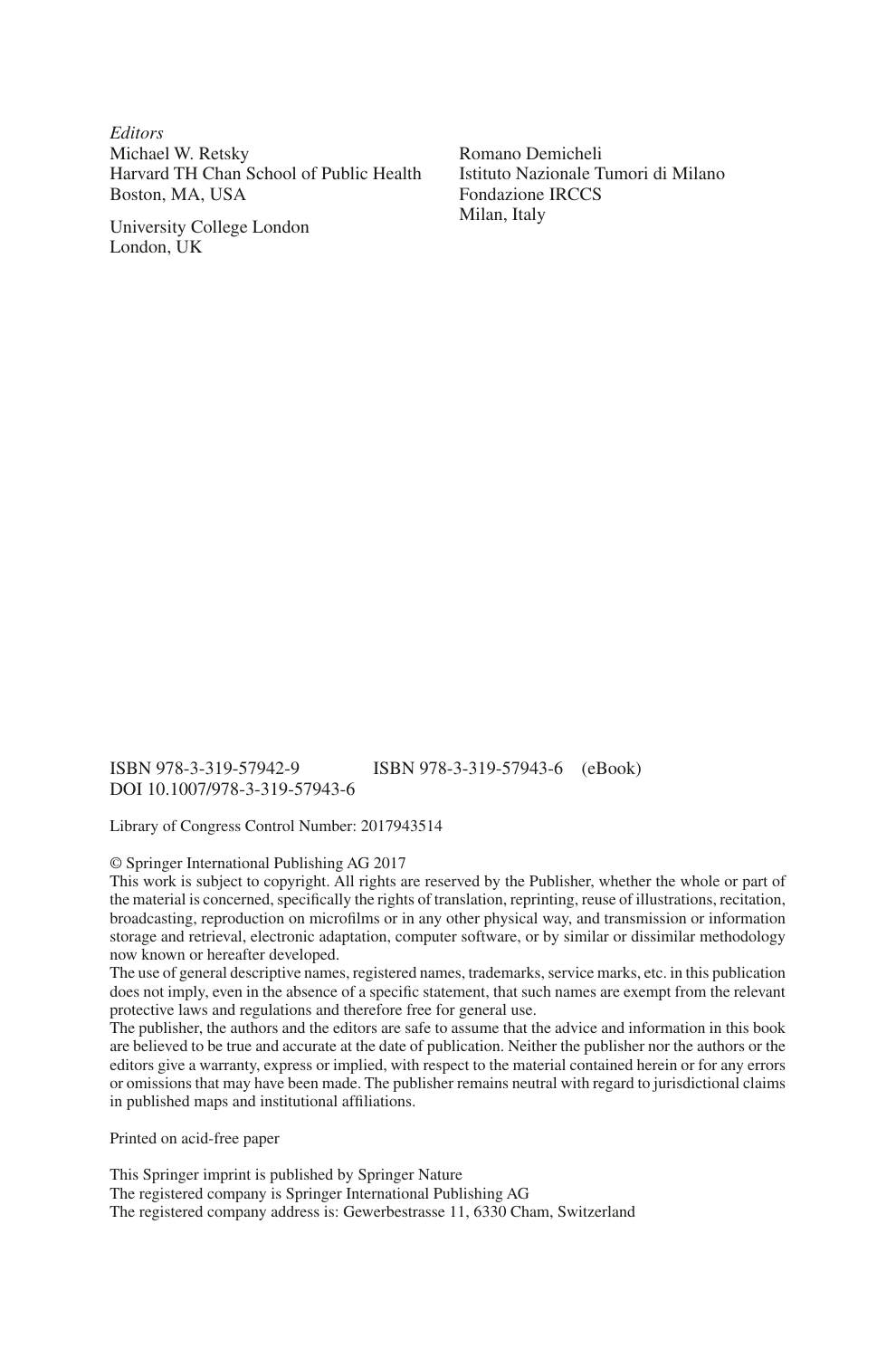## **Foreword**

The trajectory of modern cancer research has changed dramatically over the past four decades. The beginning of this time period can be demarcated with some precision—the publication by Varmus, Bishop and colleagues in 1976 that demonstrated that normal genes residing within our genome, proto-oncogenes, have the potential to be corrupted and become genetic agents that actively drive neoplastic cell growth, the oncogenes. This discovery led to a massive effort to document these genes during the following decades. By now, we are aware of more than 50 commonly occurring genes that can be documented, when in altered form, to function as oncogenes as well as an even larger cohort of genes that work in the opposite direction, the so-called tumour suppressor genes. Oncogenes become hyperactive in the genomes of cancer cells, whereas the growth-constraining actions of tumour suppressor genes are lost during tumour pathogenesis.

These discoveries led to a simple and powerful paradigm, specifcally that the behaviour of cancer cells and the tumours that they form can be understood in terms of the mutant genes that they carry in their genomes. During the 1990s, however, diverse lines of research led to the realization that this paradigm represented a gross oversimplifcation, simply because cancer cells do not exist in a biological vacuum. Instead, as pathologists knew for a century, cancer cells reside in the complex tissues termed tumours, which, in addition to neoplastic cells, carry a variety of recruited host cells that together constitute the tumour-associated stroma. Indeed, the complex heterotypic signalling interactions between cancer cells and stromal cells led increasingly to the conclusion that the tumour stroma also represents a key determinant of tumour behaviour. Moreover, the variety of infammatory cells recruited to the tumour stroma led to the simple conclusion that 'tumours are wounds that do not heal' and that the cellular and tissue programmes that enable the complex reconstruction of wounded tissues are co-opted by cancer cells—notably carcinoma cells—in order to progress to high-grade malignancies. As was learned in the frst decade of the new century, signals released by recruited stromal cells can profoundly perturb the biological phenotypes of the cancer cells that previously recruited them.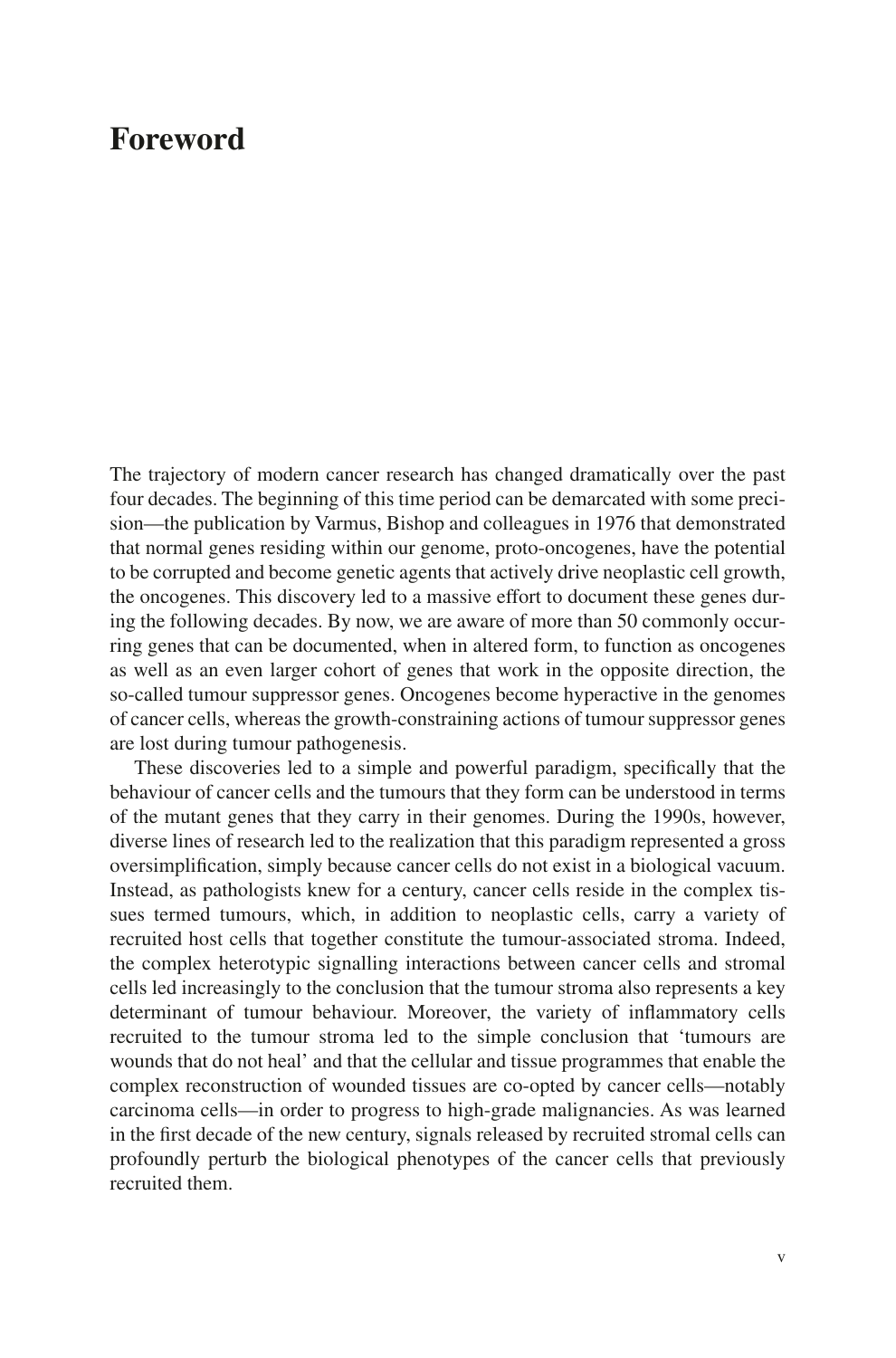Even this model soon required refnement, in that the perturbations of the systemic physiology of the host also required attention. Notably, cancer cells release systemic signals that enable them to perturb various components of the bone marrow, which in turn results in the mobilization into the circulation and subsequent recruitment of a variety of stromal cells that populate the 'reactive stroma' of an advanced tumour; such cells perturb the signalling environment of the nearby cancer cells that had previously recruited them into the tumour-associated stroma.

Even this depiction falls short of encompassing the full spectrum of complexity because of an additional facet of tumour/host interactions. Over the past decades, cancer biologists have repeatedly ignored the actions of the adaptive immune system in controlling tumour outgrowth. Many were persuaded that the immune system was tolerant to the presence of tumour-associated antigens and thereby ignored or overlooked tumour outgrowth. As we now realize, the absence of readily observable immune attack is often the result of multiple layers of defence that tumours mount to neutralize immune attack.

This immunological control of tumour outgrowth now begins to converge directly on the process that is the central theme of the current volume: how do disseminated tumour cells enter into dormancy, and how do the processes involved in treating primary tumours awaken them, resulting in life-threatening metastases? Why do disseminated tumour cells (DTCs) remain unapparent for days and months and then, either spontaneously or in response to certain perturbations, spawn rapidly growing metastases?

In the context of breast cancer pathogenesis, these questions are particularly acute. Perhaps one-third of breast cancer patients presenting in the oncology clinic carry myriad micrometastatic deposits of carcinoma cells in their marrow, and onehalf of these women will eventually develop metastatic disease. Most interesting is the question of why the other half of women fail to do so. To be sure, the carcinoma cells in many micrometastatic deposits remain dormant and thus clinically inapparent because these cells, having arrived in the marrow (and in numerous other sites throughout the body), are poorly adapted to thrive in a tissue microenvironment that is foreign to them. After all, why should a mammary epithelial cell upon arrival in the marrow possess the traits that enable it to proliferate in such an unfamiliar and potentially inhospitable tissue microenvironment?

Yet another mechanism may explain the inability of the vast majority of DTCs to proliferate in sites of dissemination: the immune system may hold them in check. Such immune-imposed control may represent a centrally important mechanism that can be derailed by systemic perturbations, including those wrought by the wounding at distant sites associated with primary tumour resection and, perhaps more importantly, the postsurgical wound-healing response. Whilst the innate and adaptive arms of the immune system possess multiple mechanisms for recognizing and controlling the outgrowth of DTCs, their actions might be disrupted by countervailing mechanisms, specifcally immunosuppressive mechanisms such as those exerted by regulatory T-cells (Tregs) and myeloid-derived suppressor cells (MDSCs).

When depicted this way, the outgrowth of DTCs may be the result of a finely tuned balance between immunological attack and the immunosuppressive actions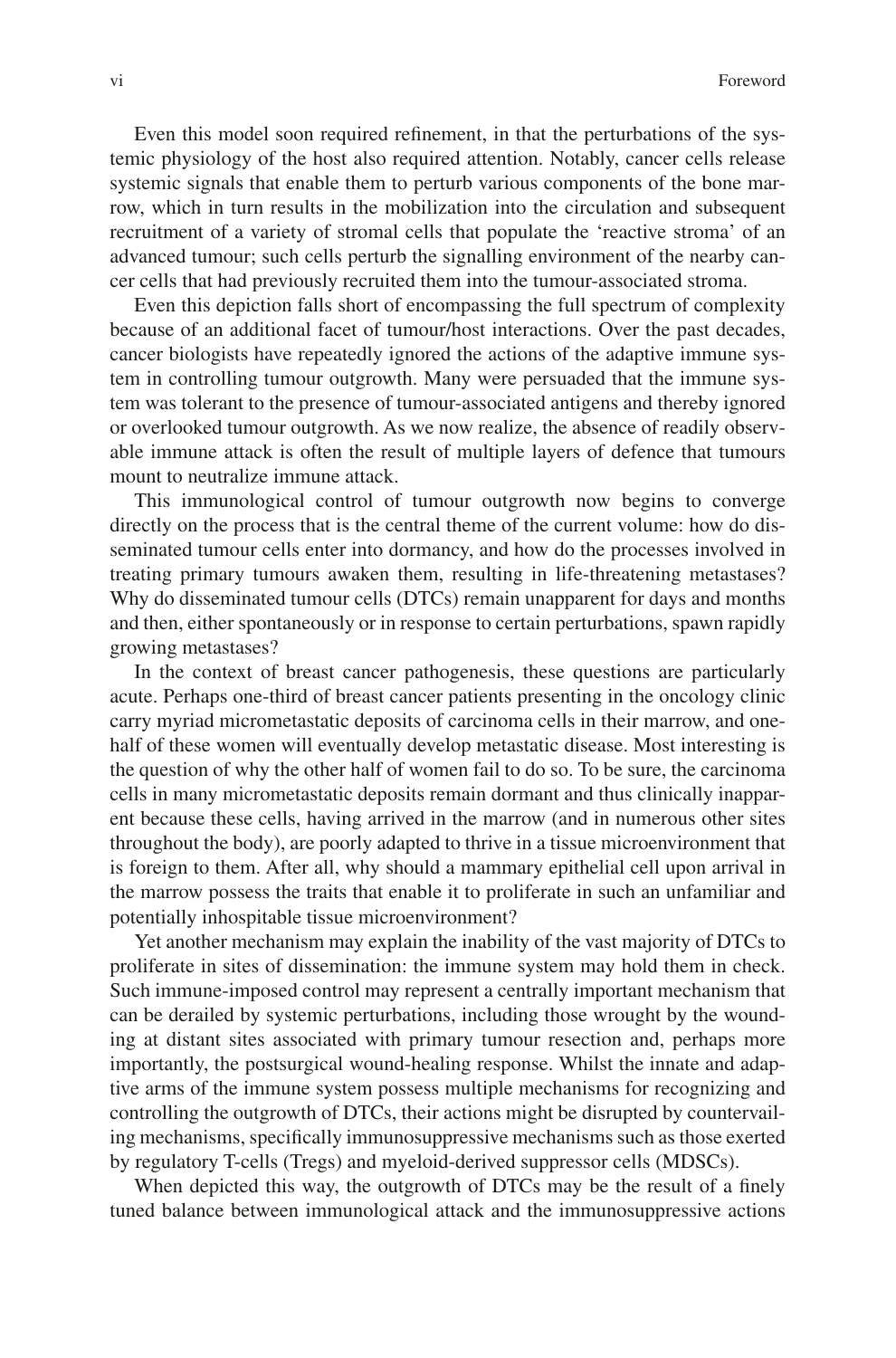that normally serve to hold immune attack in check. This balance may well be disrupted by the signifcant changes in bone marrow physiology that occur, usually transiently, in response to localized wound healing at various sites throughout the body. If demonstrated defnitively, this leads to a notion that is likely to be accepted only reluctantly by many in the clinical oncology community: primary tumour resection does not provide an undiluted beneft to the breast cancer patient in terms of long-term survival, simply because postsurgical wound healing may upset the fnely tuned physiologic balances that keep DTCs in check. Indeed, more extensive wounding and subsequent wound healing may result in an even greater likelihood of subsequent eruption of previously inapparent micrometastatic deposits. Various aspects of these fascinating interactions are described in this volume, which is likely to profoundly infuence future surgical oncology and postsurgical treatment protocols.

> Robert A. Weinberg MIT Ludwig Center for Molecular Oncology Whitehead Institute for Biomedical Research Cambridge, MA, USA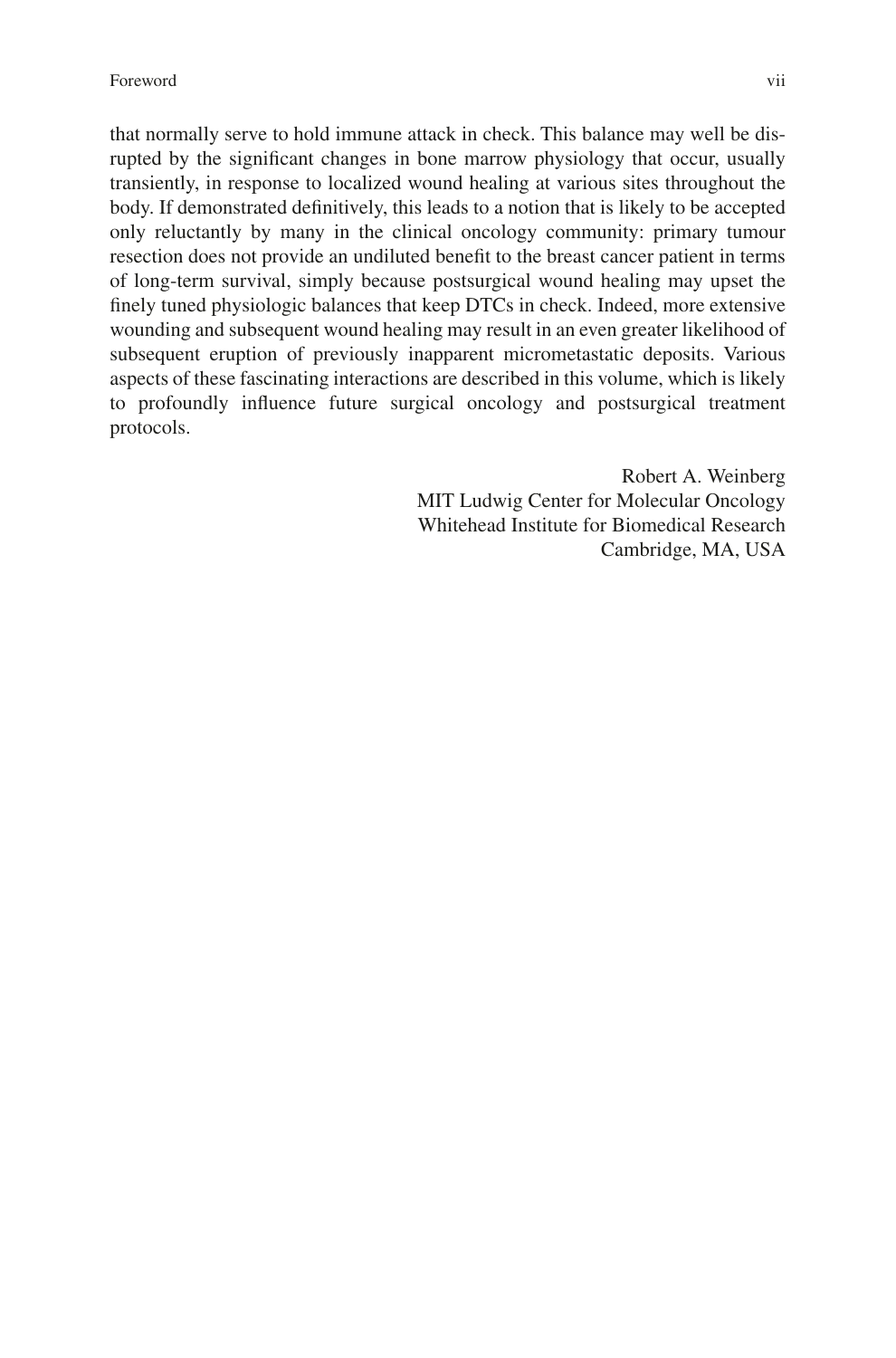### **Preface**

The authors of the chapters in this book are from the UK, USA, Italy, Nigeria, Australia, USA by way of Russia and Israel, UK by way of India, Denmark, Germany, Greece, and Belgium. One would think our intention was to have a geographically diverse representation of authors so as to get a worldwide perspective similar to the United Nations. But that was purely an accident. We did want a diverse group of authors and perspectives, but the topic for diversity was scientifc investigation not geographic location.

Let us explain. Our research has been by discovery rather than hypothesis. We were trying to understand the implications of anomalous clinical breast cancer data. We did not know where it was taking us, but we just followed our scientific instincts. With the aid of knowledge from various medical specialties, mathematical tools and other resources, we have gradually come to the conclusion that something dramatic happens at or about the time of primary surgery that precipitates most relapses in breast, lung and other cancers.

It also seems that this effect was known 2000 years ago but somehow got overlooked. Regardless of that, this topic must be considered a new feld. Hopefully, this book will stimulate new thinking and the generation of new data.

We looked around. Who else is doing some work that may be related to what we have found about the perioperative window? It turned out that there are some. What scientifc tools are used? All available tools! Actually, the diversity of tools and approaches attracted us since we promoted to the publisher that this book would be a jumping-off point for continued research as well as a reference for clinicians and scientists. We wanted to be inclusive with minimal overlap of research or clinical specialties. We have already crossed several medical boundaries so that is no longer a barrier.

There are a number of possible mechanisms that could account for this effect, but we do not know which are most involved or even if we know them all. We do know that systemic infammation plays a key role and that this lasts for about 1 week after surgery. We think the metastatic initiation process is amplifed by approximately 100-fold during the week post-surgery. Based on a retrospective study, a perioperative anti-infammatory intervention properly timed to the surgery would probably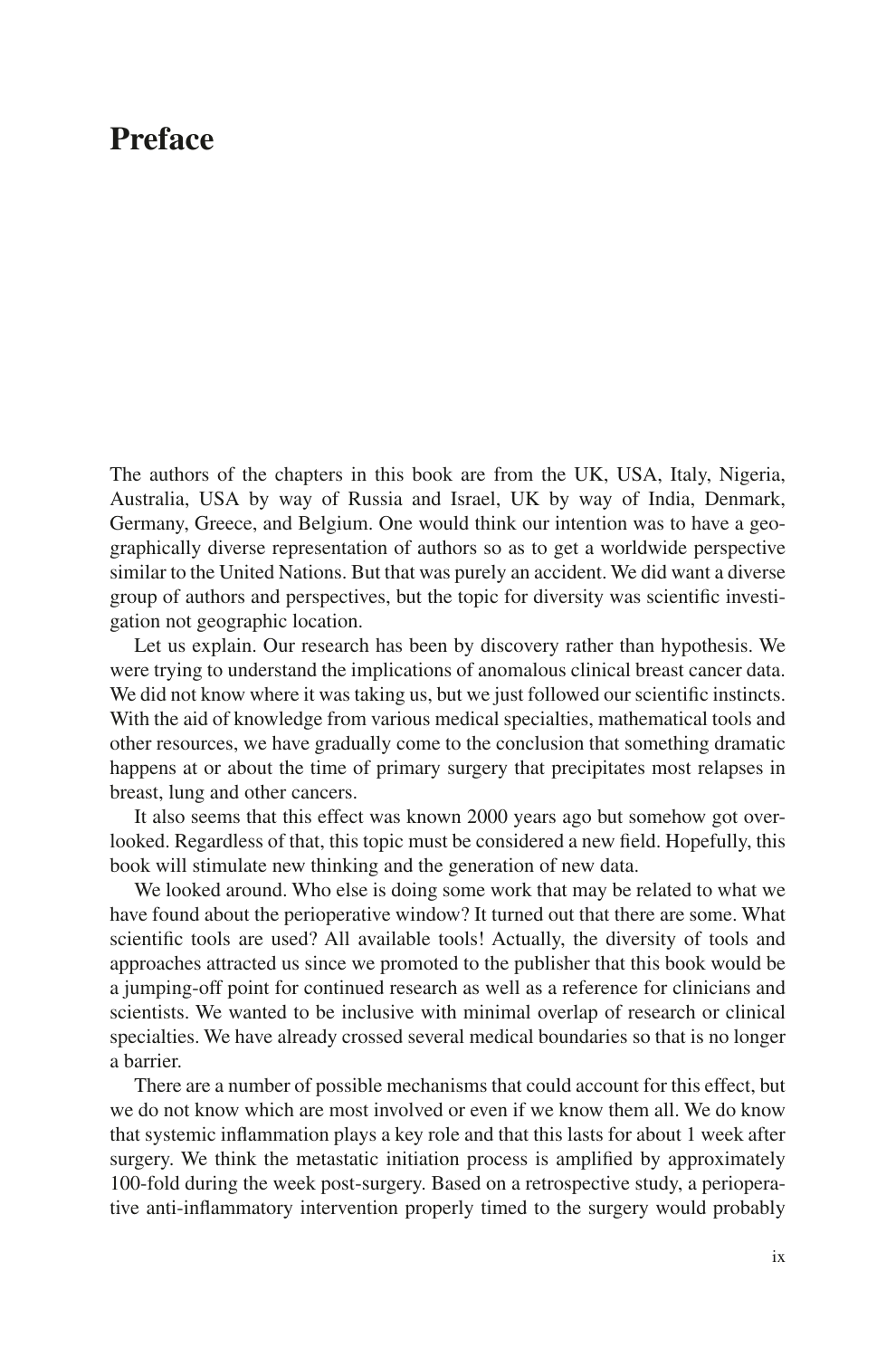prevent early relapses and that these would not come back later. We strongly recommend that this needs to be verifed, and if it works as we think, it could reduce the world's breast cancer problem by 25–50% at almost no cost or toxicity. Some egos will be bruised, and pocketbooks will be lighter, but that should not prevent this investigation from being pursued.

Sub-Saharan Africa would be an ideal place to conduct a clinical trial because of the high incidence of triple negative breast cancer (TNBC) since that category should respond best to a perioperative NSAID. Breast and lung cancers have been the most investigated, and there are a number of other malignancies for which this should also work, but evidence has not as yet been fully examined. This type of therapy would be ideal for developing countries where there is 70% of the cancer burden but only 5% of the resources.

It needs to be stated that even if this project works as well as possible, it will not solve the cancer problem. It will dramatically and inexpensively reduce the number of patients who relapse, but there will still be a need for treatments to prevent death from metastatic disease. We are not in competition with the excellent work underway to use immunotherapy to curtail tumour growth after relapse.

London, UK Milan, Italy Romano Demicheli

Boston, MA, USA Michael W. Retsky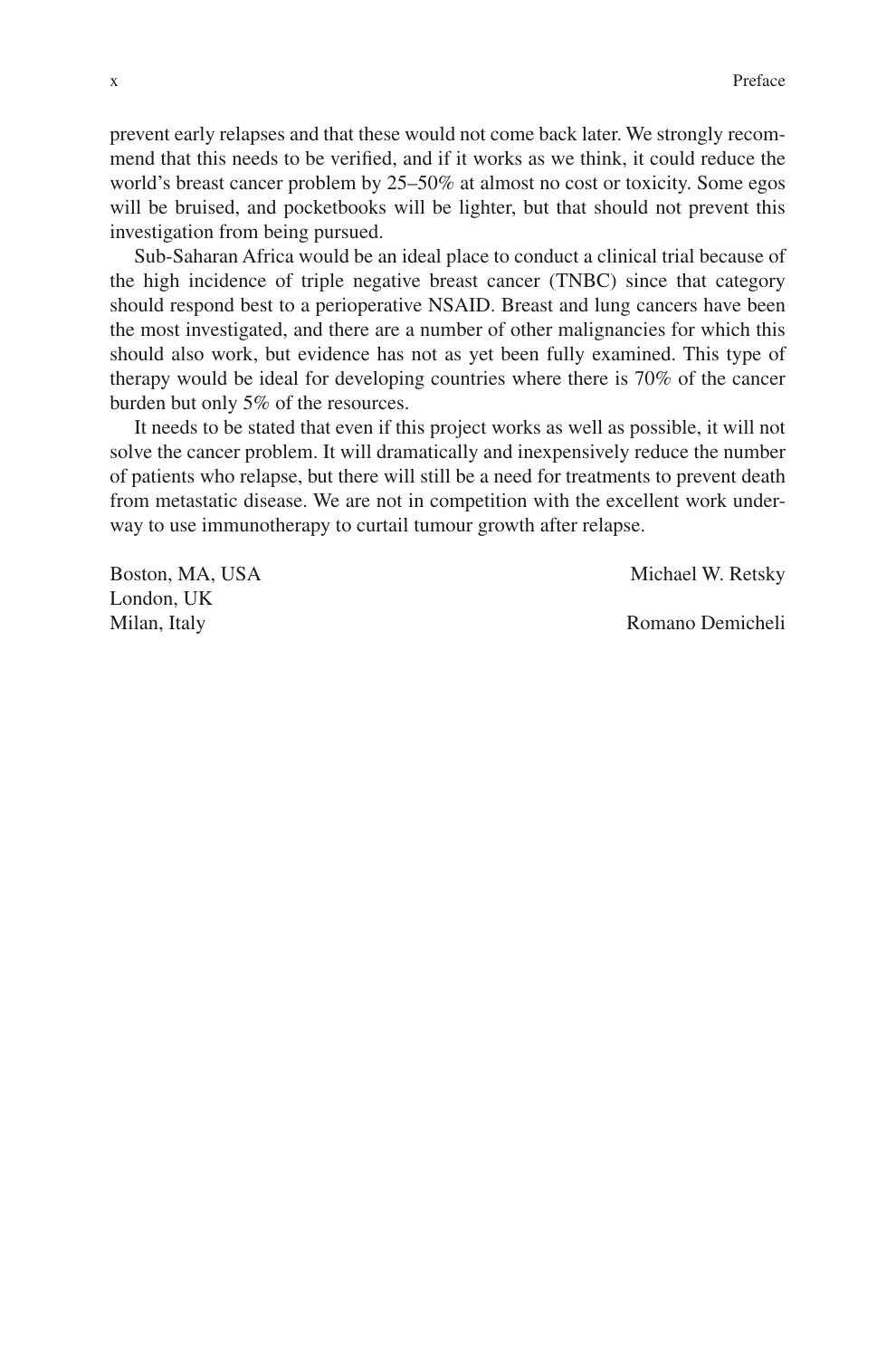# **Contents**

| $\mathbf{1}$            | Michael Baum                                                                                                                                                                                                                                                                                                                                                                                              |     |
|-------------------------|-----------------------------------------------------------------------------------------------------------------------------------------------------------------------------------------------------------------------------------------------------------------------------------------------------------------------------------------------------------------------------------------------------------|-----|
| $\mathbf{2}$            | Perioperative Inflammation as Triggering Origin of Metastasis<br>Michael W. Retsky and Romano Demicheli                                                                                                                                                                                                                                                                                                   | 19  |
| 3                       | <b>Peri-operative Shift in Angiogenesis-Related Factors</b><br>Georgios K. Georgiou and Evangelos Briasoulis                                                                                                                                                                                                                                                                                              | 55  |
| $\overline{\mathbf{4}}$ | <b>Perioperative Biologic Perturbation and Cancer Surgery:</b><br><b>Targeting the Adrenergic-Inflammatory Response</b><br>Jonathan Hiller, Robert Schier, and Bernhard Riedel                                                                                                                                                                                                                            |     |
| 5                       | <b>Circulating Tumor Cells as Predictive Marker</b><br>Mazen A. Juratli, Dmitry A. Nedosekin, Mustafa Sarimollaoglu,<br>Eric R. Siegel, Ekaterina I. Galanzha, and Vladimir P. Zharov                                                                                                                                                                                                                     | 109 |
| 6                       | Randomized Clinical Trials on Breast Cancer in Nigeria<br>and Other Developing Countries: Challenges and Constraints<br>Osaro Erhabor, Frank Udomah, Yakubu Abdulrahaman, Isaac Zama,<br>Momodu Imoru, Teddy Charles Adias, Tosan Erhabor, Lori J.,<br>Amos Dangana, Bibiana Nonye Egenti, Christy Fredrick,<br>Godswill Chikwendu Okara, Ikechukwu Iwueke, Olutayo Ifedayo Ajayi,<br>and Emokpae Abiodun | 123 |
| 7                       | Do Breast Cancer Patients Benefit from Surgery? Hypotheses,<br>Leonid Hanin                                                                                                                                                                                                                                                                                                                               |     |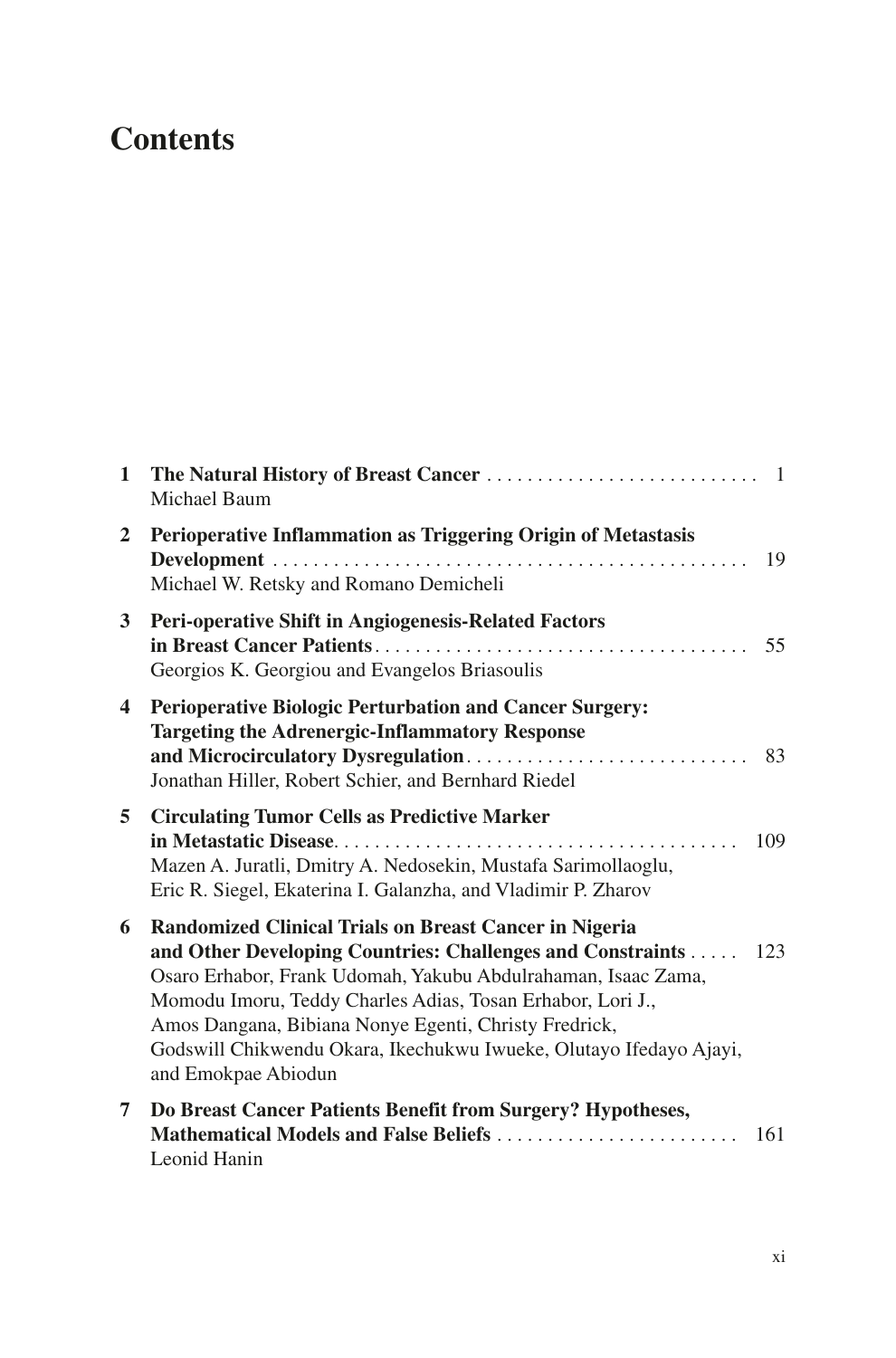| 8  | The Impact of Wound Inflammation on Cancer<br>Marie Louise Bønnelykke-Behrndtz, Henrik Schmidt, Yi Feng,<br>and Paul Martin |  |
|----|-----------------------------------------------------------------------------------------------------------------------------|--|
| 9  | <b>Long Term Consequences of Acute Inflammation</b><br>Patrice Forget and Marc De Kock                                      |  |
| 10 | Romano Demicheli                                                                                                            |  |
| 11 | The Systemic Effects of Local Treatments<br>Jayant S. Vaidya                                                                |  |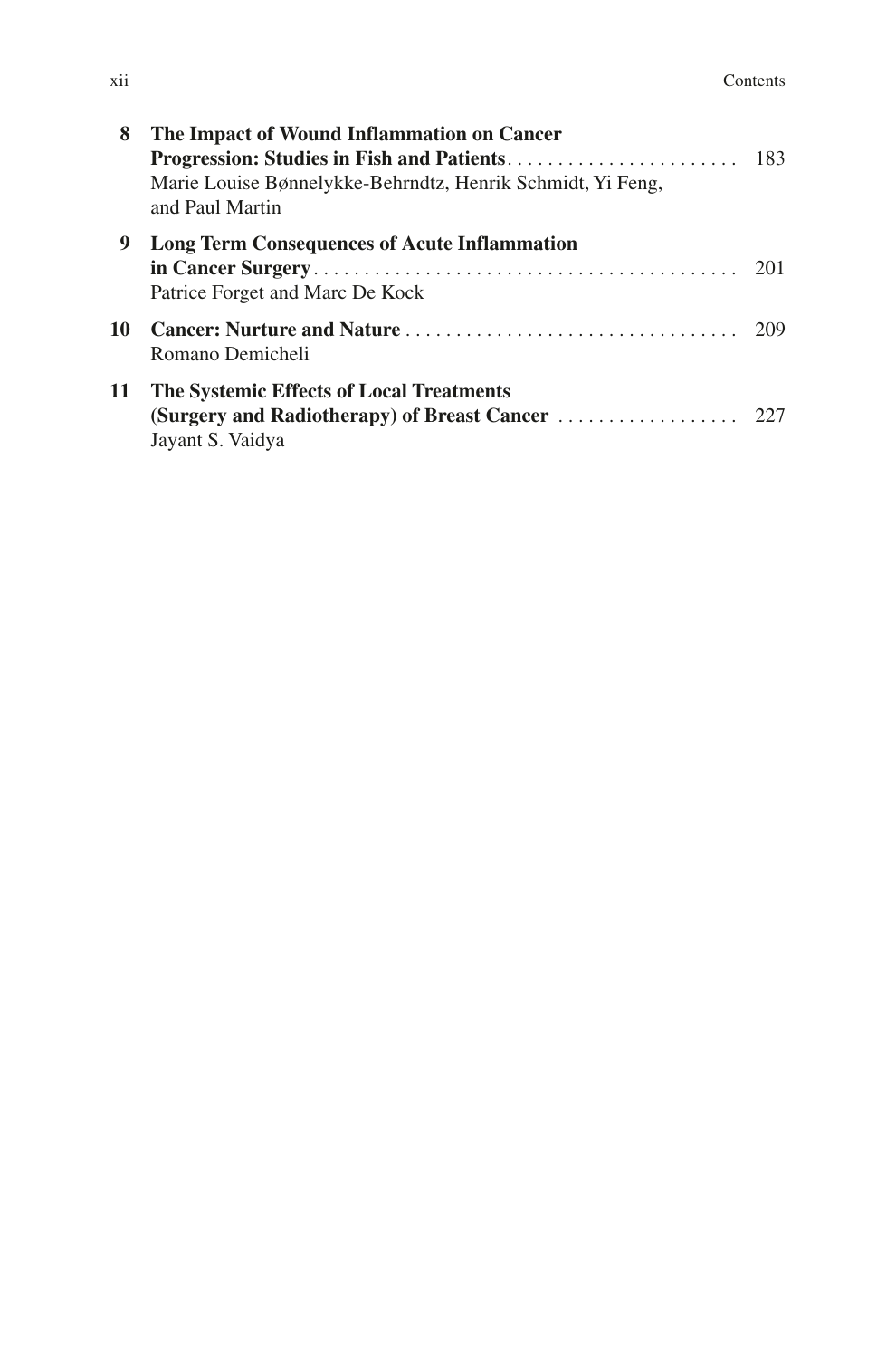# **Contributors**

**Yakubu Abdulrahaman** Faculty of Medical Laboratory Science, Department of Haematology and Blood Transfusion Science, Usmanu Danfodiyo University, Sokoto, Nigeria

Department of Human Physiology, University of Benin, Benin, Nigeria

Department of Medical Laboratory Science, University of Benin, Benin, Nigeria

**Emokpae Abiodun** Department of Medical Laboratory Science, University of Benin, Benin, Nigeria

**Teddy Charles Adias** Department of Microbiology, Federal University Otuoke, Otuoke, Bayelsa State, Nigeria

**Olutayo Ifedayo Ajayi** Department of Human Physiology, University of Benin, Benin, Nigeria

**Michael Baum** University College London, London, UK

**Marie Louise Bønnelykke-Behrndtz, M.D., Ph.D.** Department of Plastic and Breast Surgery, Aarhus University Hospital, Aarhus, Denmark

**Evangelos Briasoulis, M.D., Ph.D.** Department of Haematology, University of Ioannina Medical School, Ioannina, Greece

**Amos Dangana** Department of Haematology, University of Abuja Teaching Hospital, Abuja, Nigeria

**Marc De Kock, M.D., Ph.D.** Anesthesiology, Centre Hospitalier de Wallonie Picarde (CHWAPI), Tournai, Belgium

**Romano Demicheli** Istituto Nazionale Tumori di Milano, Fondazione IRCCS, Milan, Italy

**Bibiana Nonye Egenti** Department of Community Medicine, College of Health Sciences, University of Abuja, Abuja, Nigeria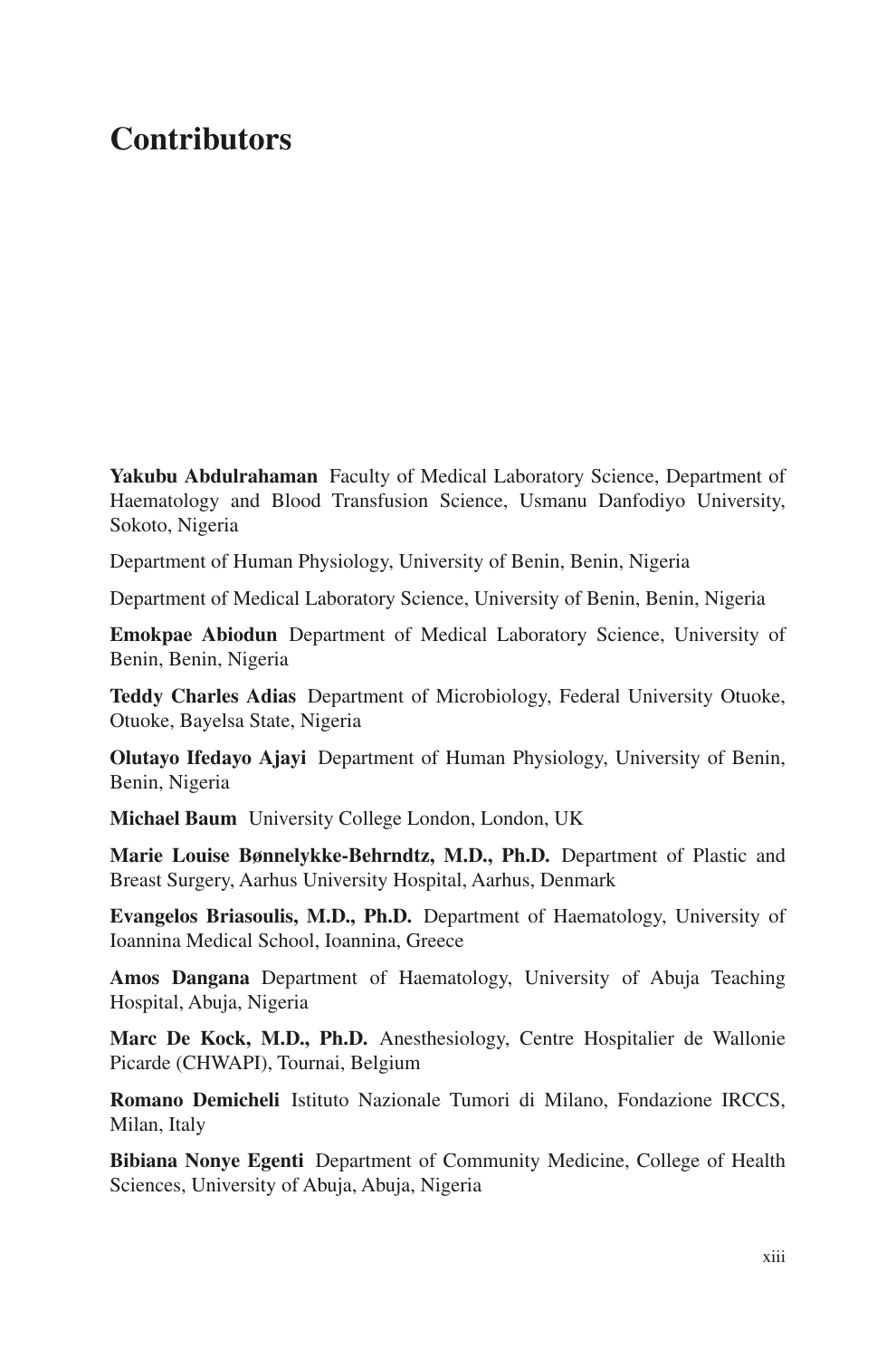**Osaro Erhabor** Faculty of Medical Laboratory Science, Department of Haematology and Blood Transfusion Science, Usmanu Danfodiyo University, Sokoto, Nigeria

Department of Human Physiology, University of Benin, Benin, Nigeria

Department of Medical Laboratory Science, University of Benin, Benin, Nigeria

**Tosan Erhabor** Medical Laboratory Science Council of Nigeria, Abuja, Nigeria

**Yi Feng** MRC Centre for Infammation Research, University of Edinburgh, Edinburgh, UK

**Patrice Forget, M.D., Ph.D.** Anesthesiology and Perioperative Medicine, Vrije Universiteit Brussel (VUB), Universitair Ziekenhuis Brussel (UZ Brussel), Brussels, Belgium

**Christy Fredrick** Department of Pathology, College of Health Sciences, University of Abuja, Abuja, Nigeria

**Ekaterina I. Galanzha** Winthrop P. Rockefeller Cancer Institute, Arkansas Nanomedicine Center, University of Arkansas for Medical Sciences (UAMS), Little Rock, AR, USA

**Georgios K. Georgiou, M.D., M.Sc., Ph.D.** Department of Surgery, University of Ioannina Medical School, Ioannina, Greece

**Leonid Hanin** Department of Mathematics and Statistics, Idaho State University, Pocatello, ID, USA

**Jonathan Hiller, MBBS (Hons.), GCEpi, FANZCA** Department of Anaesthesia, Perioperative and Pain Medicine, Peter MacCallum Cancer Centre, Melbourne, VIC, Australia

University of Melbourne, Parkville, VIC, Australia

Monash University, Clayton, VIC, Australia

**Momodu Imoru** Faculty of Medical Laboratory Science, Department of Haematology and Blood Transfusion Science, Usmanu Danfodiyo University, Sokoto, Nigeria

Department of Human Physiology, University of Benin, Benin, Nigeria

Department of Medical Laboratory Science, University of Benin, Benin, Nigeria

**Ikechukwu Iwueke** Department of Pathology, Federal Neuro Psychiatric Hospital Kware, Kware, Sokoto, Nigeria

**Lori J.** Department of Chemistry, Bingham University, Karu, Nigeria

**Mazen A. Juratli** Department of General and Visceral Surgery, Goethe-University Hospital of Frankfurt, Frankfurt am Main, Germany

Winthrop P. Rockefeller Cancer Institute, Arkansas Nanomedicine Center, University of Arkansas for Medical Sciences (UAMS), Little Rock, AR, USA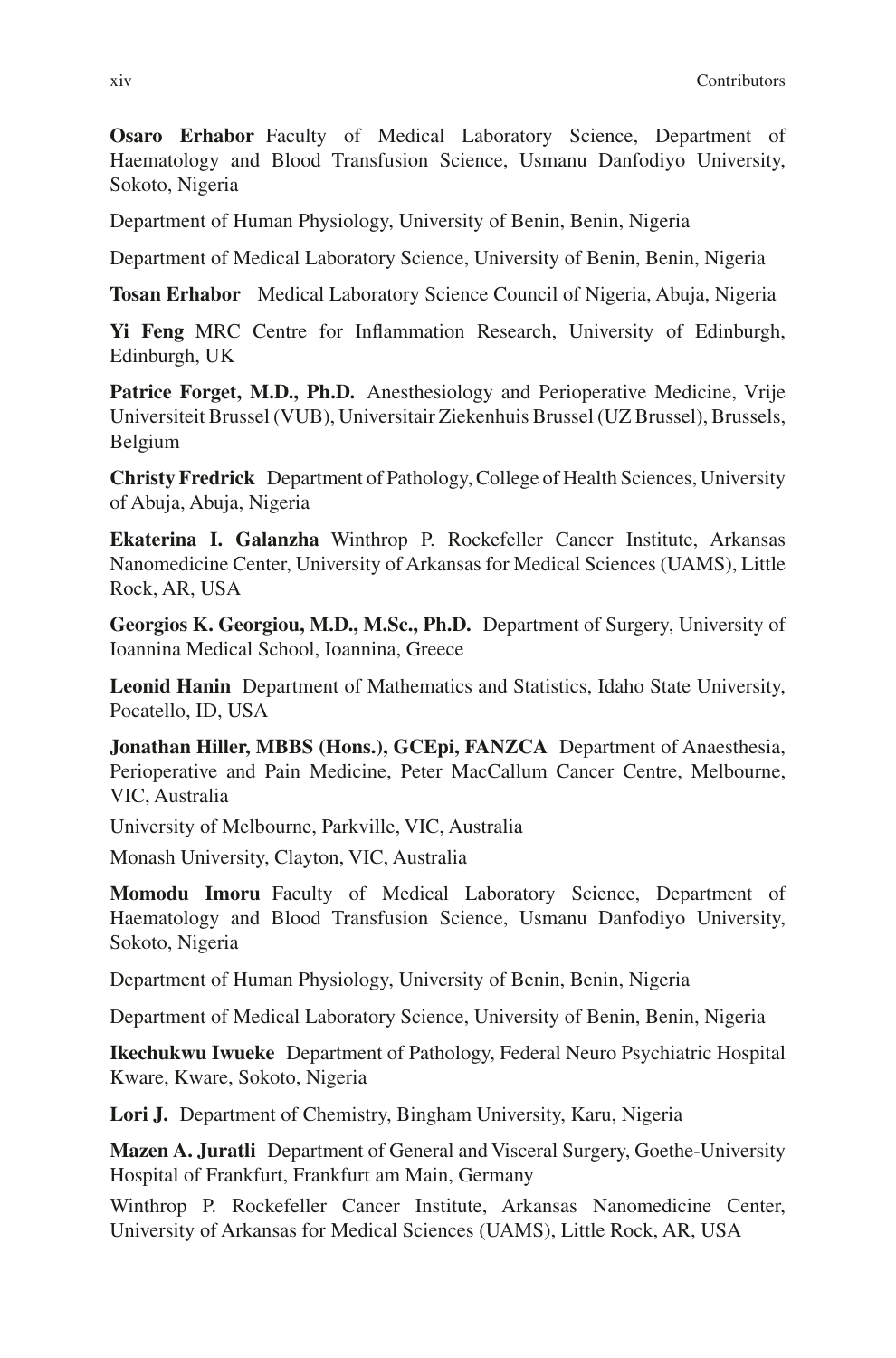**Paul Martin** School of Biochemistry, University of Bristol, Bristol, UK

School of Physiology and Pharmacology, University of Bristol, Bristol, UK

School of Medicine, University of Cardiff, Cardiff, UK

**Dmitry A. Nedosekin** Winthrop P. Rockefeller Cancer Institute, Arkansas Nanomedicine Center, University of Arkansas for Medical Sciences (UAMS), Little Rock, AR, USA

**Godswill Chikwendu Okara** Dr. Hassan's Hospital and Diagnostic Centre, Abuja, Nigeria

**Michael W. Retsky, PhD** Harvard TH Chan School of Public Health, Boston, MA, **IISA** 

University College London, London, UK

**Bernhard Riedel, MBChB, FCA, FANZCA, PhD** Department of Anaesthesia, Perioperative and Pain Medicine, Peter MacCallum Cancer Centre, Melbourne, VIC, Australia

University of Melbourne, Parkville, VIC, Australia

**Mustafa Sarimollaoglu** Winthrop P. Rockefeller Cancer Institute, Arkansas Nanomedicine Center, University of Arkansas for Medical Sciences (UAMS), Little Rock, AR, USA

**Robert Schier, M.D., Ph.D.** Department of Anaesthesiology and Intensive Care Medicine, University Hospital of Cologne, Cologne, Germany

**Henrik Schmidt, M.D., Dr.Med.** Department of Oncology, Aarhus University Hospital, Aarhus, Denmark

Department of Clinical Medicine, Aarhus University, Aarhus, Denmark

**Eric R. Siegel** Winthrop P. Rockefeller Cancer Institute, Arkansas Nanomedicine Center, University of Arkansas for Medical Sciences (UAMS), Little Rock, AR, USA

**Frank Udomah** Faculty of Medical Laboratory Science, Department of Haematology and Blood Transfusion Science, Usmanu Danfodiyo University, Sokoto, Nigeria

Department of Human Physiology, University of Benin, Benin, Nigeria

Department of Medical Laboratory Science, University of Benin, Benin, Nigeria

**Jayant S. Vaidya, MBBS, MS, DNB, FRCS, PhD** Professor of Surgery and Oncology, Division of Surgery and Interventional Science, University College London, London, UK

Consultant Surgeon, Whittington Health, Royal Free Hospital and University College London Hospital, London, UK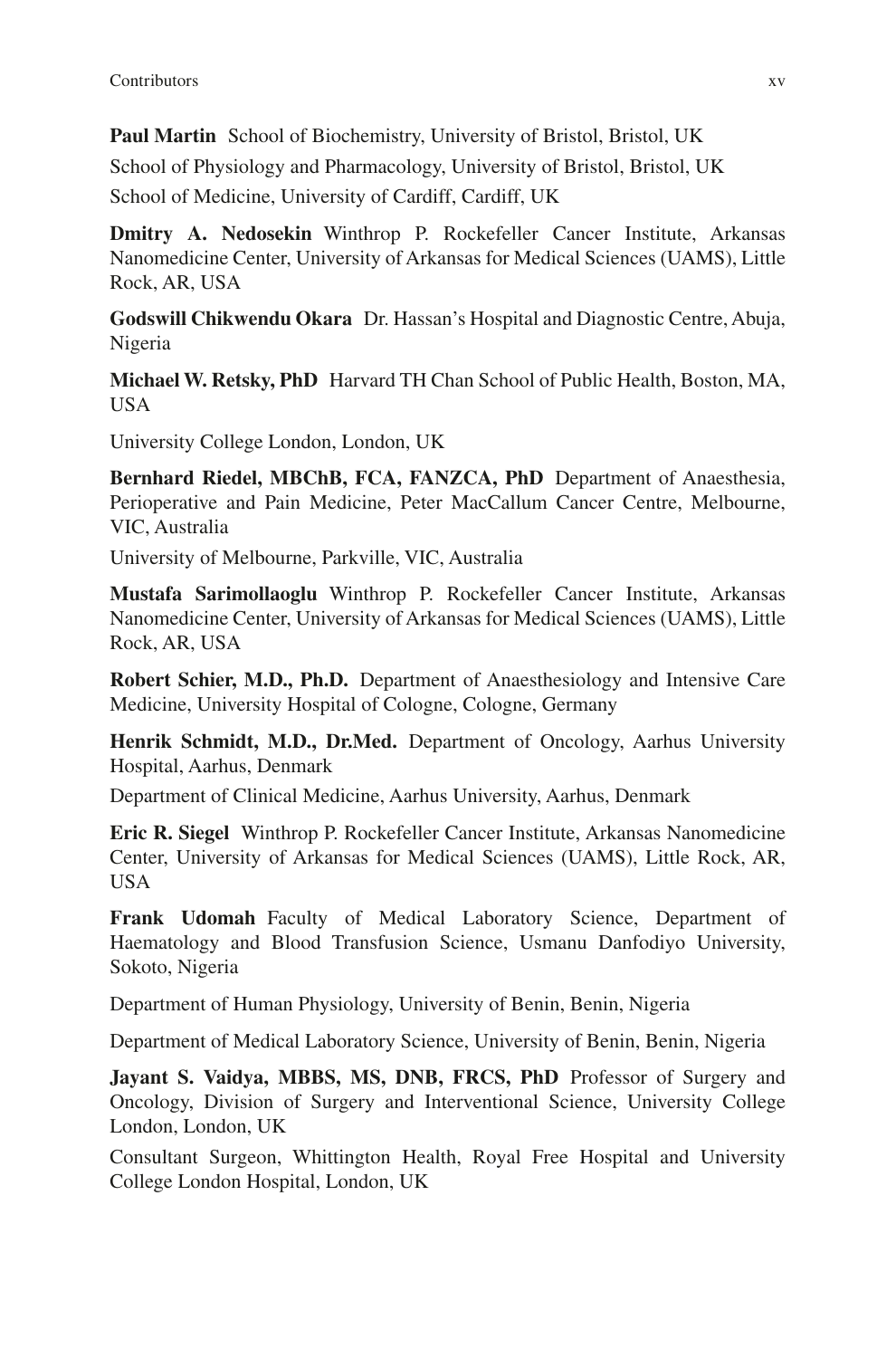**Isaac Zama** Faculty of Medical Laboratory Science, Department of Haematology and Blood Transfusion Science, Usmanu Danfodiyo University, Sokoto, Nigeria

Department of Human Physiology, University of Benin, Benin, Nigeria

Department of Medical Laboratory Science, University of Benin, Benin, Nigeria

**Vladimir P. Zharov** Winthrop P. Rockefeller Cancer Institute, Arkansas Nanomedicine Center, University of Arkansas for Medical Sciences (UAMS), Little Rock, AR, USA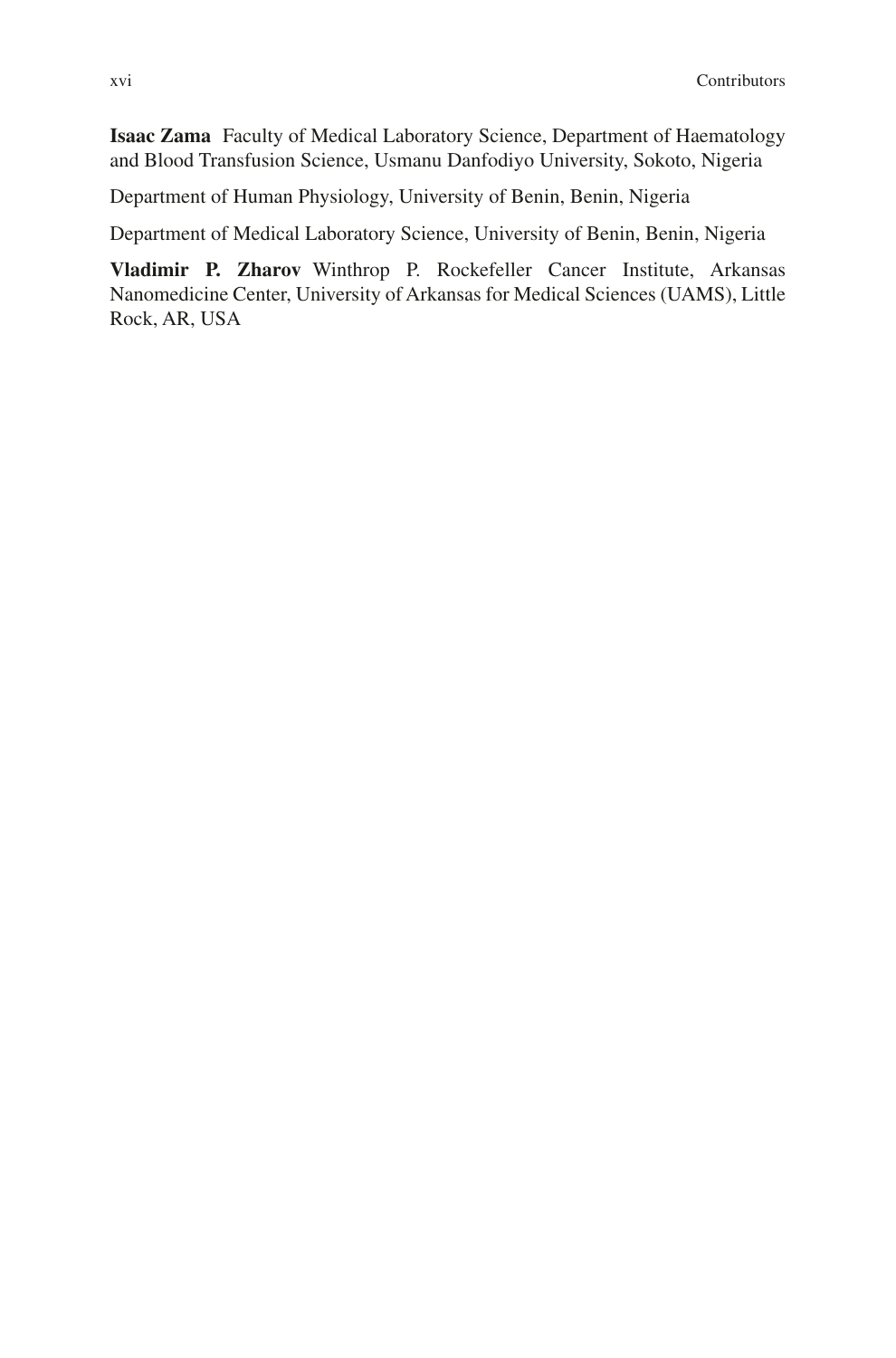## **Introduction**

Chapter 1. We have been collaborating on a cancer research project that will be discussed in this book that can trace its origin to an event in 1993. Retsky was attending a cancer conference in Europe and happened to notice a poster in the hallway outside the lecture hall presented by Demicheli. The poster showed a bimodal relapse hazard for patients treated at Demicheli's institution in Milan. The patients  $(N = 1073)$  were treated with mastectomy after diagnosis of breast cancer and followed up for over 15 years. These data were intriguing in that there was apparently a wave of relapses in the frst 3 years after surgery, then there was a period at 4 years with few relapses, and that was followed by a second wave of relapses that had a shallow peak at about 5–6 years after surgery and continued for 15 and more years.

Retsky had been doing research in breast cancer for about 10 years prior to this time, and Demicheli was on the staff of Milan National Cancer Institute as a clinical researcher for longer than that. Retsky had never seen data such as Demicheli was showing.

It is not incidental, but as we discovered later, both Retsky and Demicheli have PhDs in physics (Demicheli also has an MD). Among many other descriptions, physics is a way of thinking, and pursuing the implication of anomalous data plays a central role. To illustrate, the most important discoveries by the most highly regarded physicists in history can be traced to understanding the meaning of anomalous data.

For one example of the importance of anomalous data in scientifc discovery, in the 1600s, Tycho Brache spent a number of years recording the position of the planets visible to him relative to the sun. Brache never got enough credit for what happened next, but Johannes Kepler obtained Brache's data and analysed it and to his surprise found the trajectories have distinct similarities that he reported as what are now known as Kepler's Laws. As one of these laws, Kepler found the planets orbited in an elliptical path with the sun as one of the two focal points. As another law, Kepler reported that the area swept by the planet's orbit per unit of time was constant. The third law was that the square of the period of the orbit was proportional to the cube of the semi-major axis of the ellipse. Isaac Newton considered these laws of Kepler based on the data from Brache and after inventing calculus derived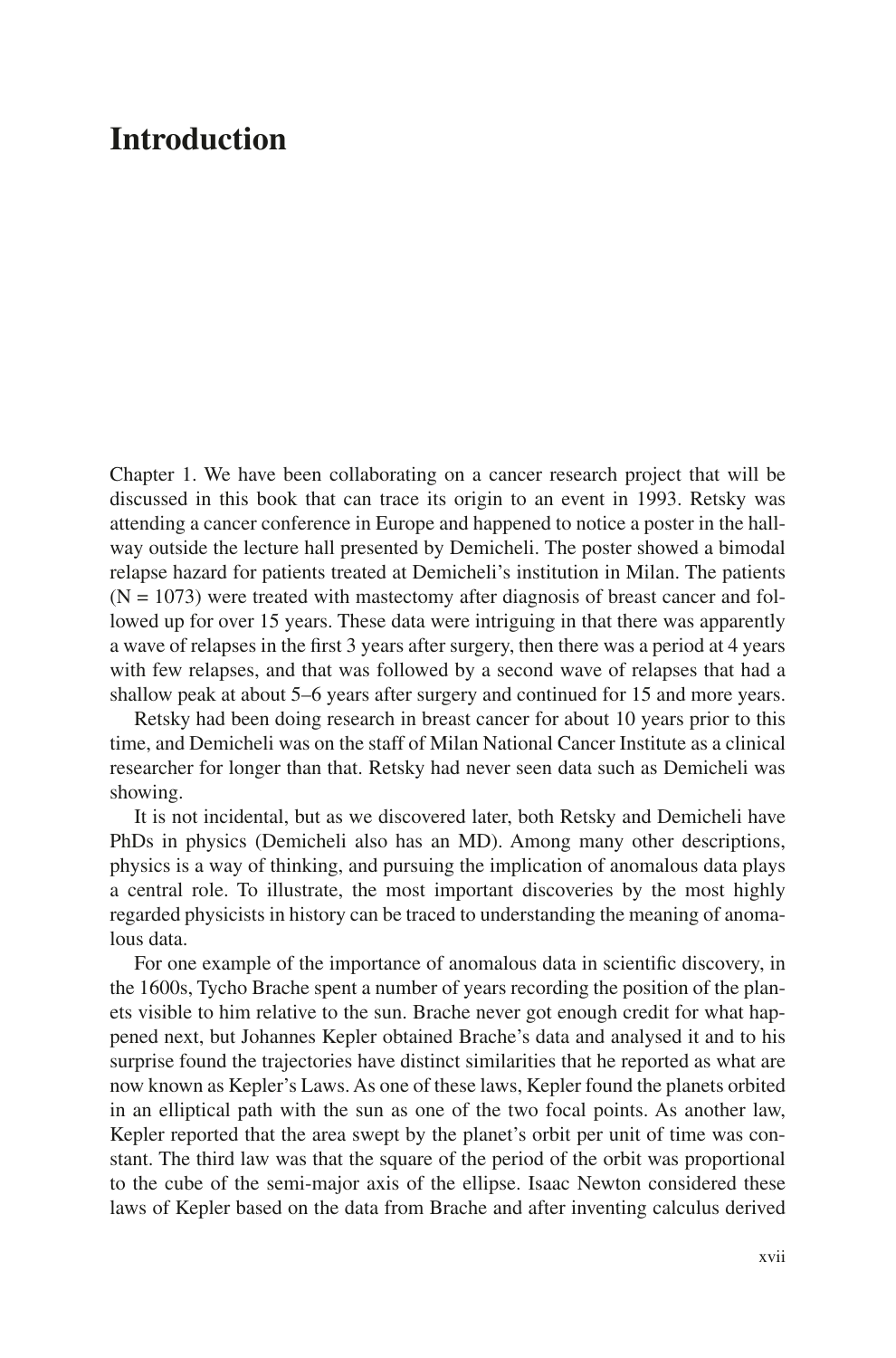the famous result that gravity holds the planets in their orbits with an inverse square dependence on separation and is proportional to the product of the masses of the sun and the specifc planet.

As another example, in 1887, Michelson and Morley were measuring the velocity of light from different stars and found to some amazement that the velocity of light did not depend on the velocity of the star relative to the Earth. Albert Einstein considered that and ultimately derived the dramatic law of Special Relativity in 1905.

Not to place ourselves in the same category as Newton and Einstein, this serves to show the historic importance of pursuing anomalous data in the feld of physics. Getting back to Demicheli's poster showing a bimodal relapse pattern, this was important anomalous data in breast cancer. Retsky and Demicheli spent the next two decades trying to interpret what the bimodal relapse data were telling us.

This bimodal pattern of hazard of relapse among early-stage breast cancer patients has now been identifed in multiple databases from the USA, Europe and Asia. We are studying these data to determine if this can lead to new ideas on how to prevent relapse in breast cancer. Using computer simulation of this very highquality database from Milan for patients treated with mastectomy only, we proposed that relapses within 3 years of surgery are stimulated somehow by the surgical procedure. Most relapses in breast cancer are in this early category. Retrospective data from a Brussels anaesthesiology group suggested a plausible mechanism. The use of ketorolac, a fairly common NSAID analgesic sometimes used before and after surgery, was associated with far superior disease-free survival in the frst 5 years after surgery. The expected prominent early relapse events in months 9–18 are reduced fvefold in the Brussels data. Transient systemic infammation accompanying surgery (identifed by IL-6 in serum) could facilitate angiogenesis of dormant micrometastases, proliferation of dormant single cells and seeding of circulating cancer stem cells (perhaps in part released from the bone marrow) resulting in early relapse and could have been effectively blocked by the perioperative antiinfammatory agent. If this observation holds up to further scrutiny, it could mean that the simple use of this safe, inexpensive and effective anti-infammatory agent at surgery might eliminate early relapses. We suggest this would be most effective for triple negative breast cancer and would be especially valuable in low- and middleincome countries. Similar bimodal patterns have been identifed in other cancers suggesting a general effect.

This will be discussed in detail in the following chapters, but the point we wish to make here is who best could we ask to discuss this? We have already invited Robert Weinberg who is perhaps the world's most renowned thought leader in cancer biology to write a foreword for this book. Who do we know in the clinical realm with the proper background to think in the manner needed to put this in perspective? The answer of course is our cancer researcher, medical historian, philosopher and breast surgeon colleague Michael Baum who has written extensively on this subject.

In Chap. 1, we present excerpts from Michael Baum's publications that have been strung together to provide a chronological narrative that relates to the topic that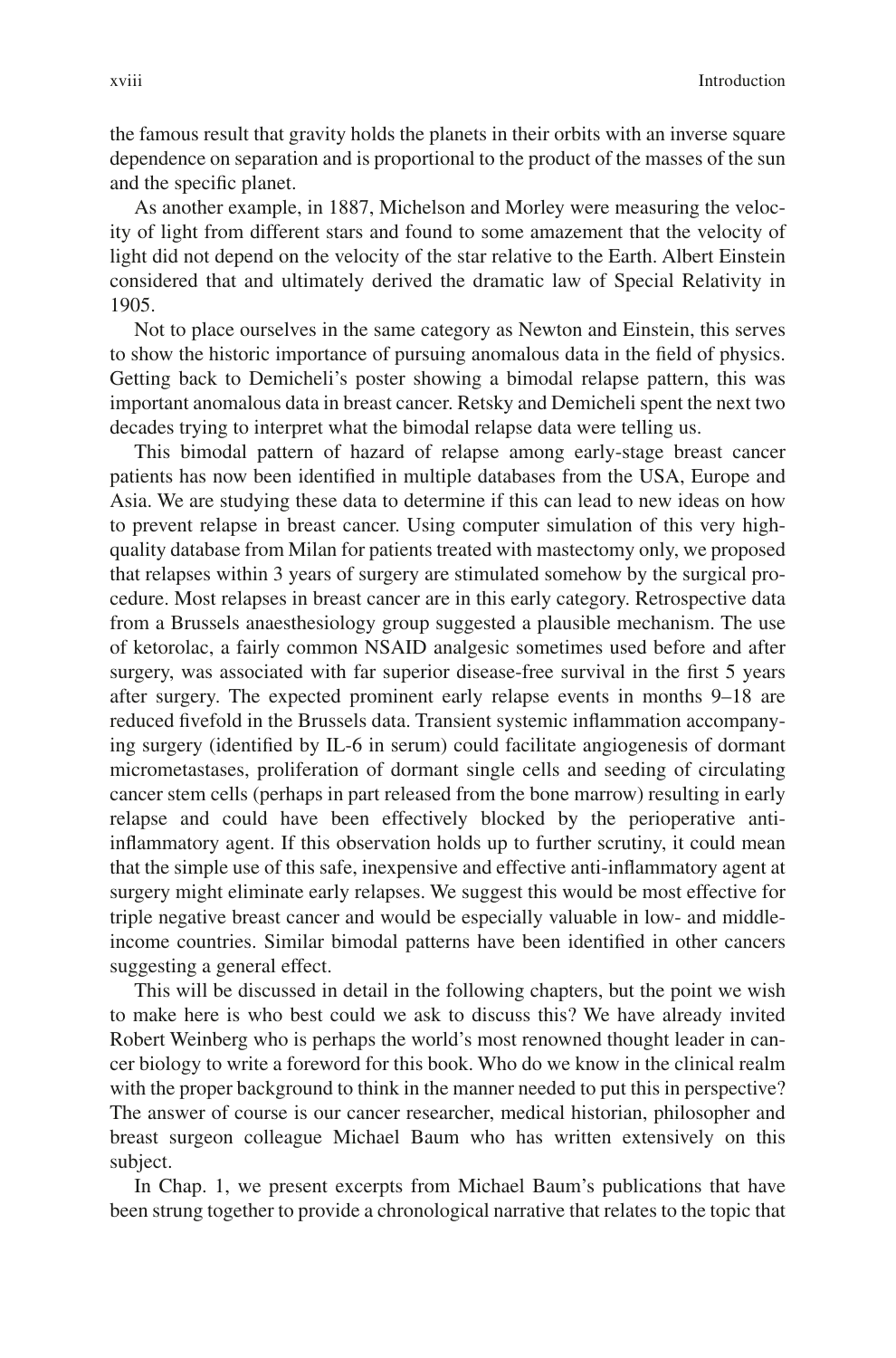is the central theme to be discussed in this book. Some of the texts in this chapter are taken verbatim, and other texts are modifed from references 43 and 48–50 in the chapter by Baum. In addition, at the end of his chapter, Baum has added some fresh insights that challenge the received wisdom of the somatic gene mutations as the driving force of oncogenesis and how indirectly it provides some insights into the nature of the anomalous observations that have provoked us to produce this book.

Chapter 2 is written by editor Retsky and coeditor Demicheli that we hope will adequately sum up our knowledge base on this subject.

Chapter 3 is written by Georgios K. Georgiou and Evangelos Briasoulis. We predicted that primary surgery would initiate angiogenesis so we were much interested in a study that dealt with this. Georgiou and Briasoulis looked ideal to write a chapter describing their project. They measured circulating angioactive factors in blood before and after surgery in women with breast cancer and in other women with non-malignant fbroadenoma. It is a small study, but they fnd intriguing results. We hope that this study motivates others to conduct larger studies since there is much to learn. We note with regret that the initiator of this project, Prof. Briasoulis, died recently from cancer of unknown primary.

Chapter 4 is by Jonathan Hiller, Robert Schier and Bernhard Riedel. The chapter by Hiller et al. discusses the perioperative window from the perspective of clinical anaesthesiology. This would be a good place to start reading on a major clinical component of this book. The authors present the science and practice of anaesthesiology in cancer surgery with emphasis on the teleological aspect. This fascinating viewpoint describes our ancestral hard-wired response to trauma, injury and infection and how this impacts the oncologic effect of surgical removal of malignancy. Note in particular the section on NET (neutrophil extracellular traps) that trap bacteria and parasites but quite interestingly circulating cancer cells. This seems to be one of several processes involving neutrophils reported in this book that could explain surgery-induced metastatic activity. We were quite taken by a comment in Hiller et al. (2013) in *Best Practices* that 'The perioperative period can be considered a 'perfect storm' of immunosuppression and infammation in the presence of residual or circulating tumour cells'.

Chapter 5 is written by Mazen A. Juratli, Dmitry A. Nedosekin, Mustafa Sarimollaoglu, Eric R. Siegel, Ekaterina I. Galanzha and Vladimir P. Zharov. When we started this project, the original computer simulation used a time increment of 5 days. That is, the simulation updated tumour size and other malignant processes every 5 days. We thought that was reasonable given that breast cancer takes at least 10 years to run its course. But now, we think just after surgery things happen very rapidly. Thus, one of our criterions for these chapters was to include some research activity dealing with cancer development involving perhaps circulating tumour cells or initiation of capillary leakage with time scale of fractions of 1 day. The chapter by Juratli et al. fts that description. They describe some interesting technology that can measure circulating tumour-cell activity within minutes of a biopsy or surgical intervention. Their experiments are on mice, but we are told as of this writing that the authors are obtaining data from cancer patients. We look forward to their publications.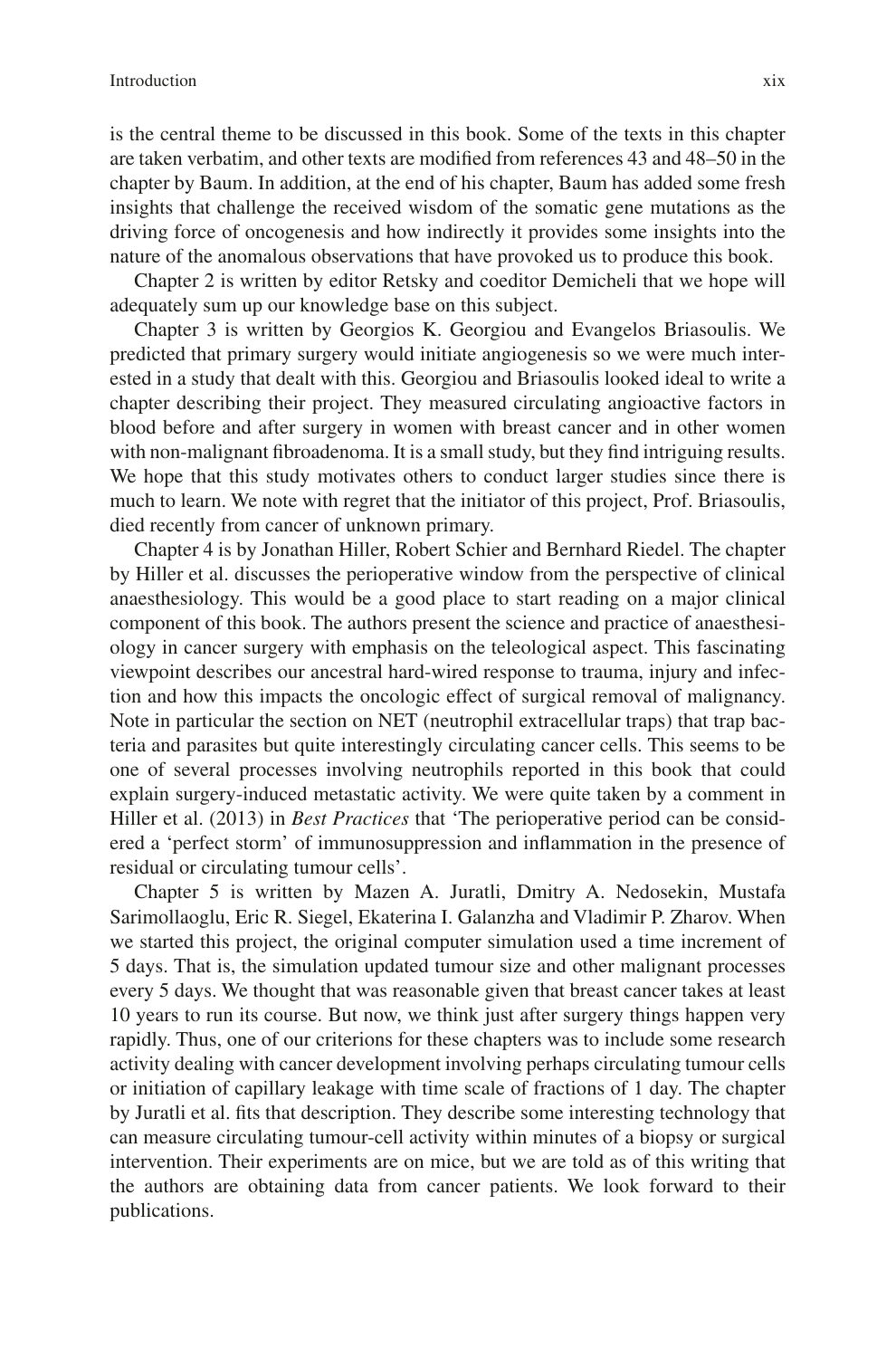Their animal data show evidence of tumour cells injected into circulation from biopsy but do not show cells injected into circulation from tumour surgery. This is consistent with data from delayed reconstruction compared to reconstruction performed currently with mastectomy as reported by Dillekas and Demicheli et al. in a Norwegian study. The paper by Dillekas and Demicheli et al. is discussed in both the chapter by Retsky-Demicheli and the chapter by Vaidya. It is good to see a correlation between animal models and clinical data.

Chapter 6 Osaro Erhabor et al. This chapter is a dramatic and sobering document that should be required reading for any researcher who is planning or even thinking about conducting a clinical trial in Nigeria or sub-Saharan Africa. Retsky has been in Nigeria twice in the past few years and will be there again soon. Several things need to be discussed.

There is considerable redundancy in this chapter. For example, 'triple' appears 16 times. It was apparent to Retsky in editing that 4–6 individuals each wrote portions of this chapter that were more or less patched together to make the document. This is an advantage to us in that we get a number of independent scientifc/medical viewpoints on breast cancer from clinicians and other professionals from various sections of western Nigeria. There are different opinions on what needs to be done, but every one of the authors reports triple negative breast cancer is the dominant type in their community and is a major therapeutic challenge. Presentation with locally advanced cancer is common, and it seems that women fear mastectomy and choose to avoid it for a variety of reasons.

They are requesting help from the West in solving the poor outcome for many women in Nigeria. That is extremely well justifed in our opinion, and we would add that this could be an *opportunity* for the West to learn how to better treat TNBC. If we could learn how to treat TNBC in Nigeria, it would be a major help to treating all types of breast cancer in all countries in the world whether resources are limited or not. Based on Retsky's participation in cancer patient web-based groups, he does not want to mention names, but there are places in the world including the USA that are not too dissimilar to Nigeria.

In Nigeria, Retsky would frequently walk around alone and can personally verify that, as indicated in the chapter, there are shanty towns where street names and addresses are absent. As noted in the chapter, it will be diffcult to follow up patients if you cannot locate their residence. Thus, some patients will be lost to follow up, and that needs to be considered in trial design. However, Nigeria has a diverse socio-economic population, and there are other areas where communities look identical to those in upper-scale USA.

Chapter 7 Hanin. This paper includes some mathematical equations and will scare away many readers. Hanin is originally from Russia, and as a general statement many Russians seem to love mathematics. Retsky has seen many older papers with extensive mathematical equations published by Russian authors that mention cancer in the title and in the frst and last paragraph but nowhere else. The paper by Hanin uses mathematics, but the author actually uses it to analyze clinical data. He raises an interesting clinically relevant question. The reader may not need to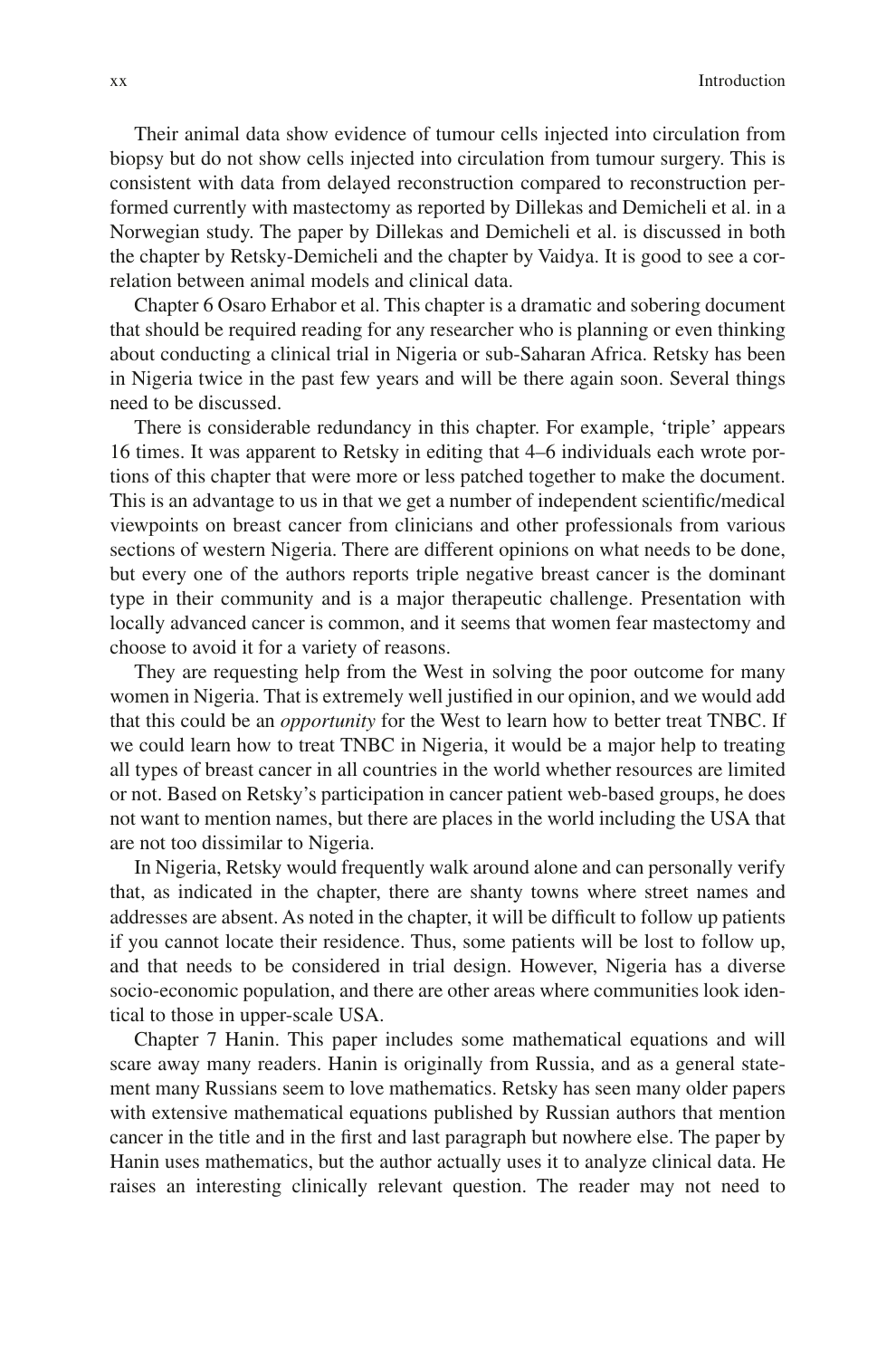understand details of the mathematics but should know enough to capture the author's intent and may cause him or her to think about this issue.

That leads to another reason why we include a mathematically oriented document here. Mathematics is considered the Queen of Sciences, but it seems to us that it too rarely appears in biological science papers. That is changing, and we hope this chapter will add more interest in the use of mathematics in clinical cancer research.

Chapter 8 Marie L. Bønnelykke-Behrndtz, Henrik Schmidt, Yi Feng, and Paul Martin. We wanted to include several chapters that deal with animal models and cancer. The chapter by Bønnelykke-Behrndtz et al. intrigued us since it used zebrafsh models that are translucent and it also reported a new mechanism that might explain surgery-induced metastatic activity in a melanoma model. This mechanism involves neutrophils that are discussed again in the chapters by Forget and De Kock and by Hiller et al.

The mechanism seen in zebrafsh is that preneoplastic cells attract neutrophils resulting from systemic infammation. The preneoplastic cells then start dividing. This is an intriguing effect. This was one of the chapters we submitted to Prof Bob Weinberg to provoke his thoughts in writing the foreword. Bob Weinberg has been very helpful over the past years in this research. It has been extremely valuable to bounce these counterintuitive ideas off a world-renowned cancer biologist.

It is only at the talking stage, but there is interest in a possible paired clinical trial of perioperative NSAID for breast cancer in Denmark and in Nigeria. Both countries would have the same or nearly same protocol, and the trialists would meet occasionally. Denmark has the highest incidence of breast cancer in the world, and health care is provided by the government so it is easy to understand their particularly high interest in reducing the morbidity and mortality from that disease.

Chapter 9. Patrice Forget and Marc De Kock. That something happened at or around the time of surgery to provoke early relapses was strongly indicated, but up until 2010, we had only vague notions of mechanisms and much less in the way of ideas on how to prevent these from occurring. A paper by Patrice Forget and Mark De Kock in 2010 produced a revolutionary change in our thinking. This is described in the chapter by Retsky-Demicheli.

To present an interesting descriptive event, Patrice Forget came to Boston with his family during the summer of 2012 or 2013 for a month. Retsky arranged meetings and seminars with some Harvard and MIT groups. One meeting in particular occurred at MIT where Retsky and Forget each gave 20-min presentations on the breast cancer project to a small group of postdocs and students at the Broad Institute. The moderator of the meeting was postdoc Jordan Krall of Weinberg's lab who is now doing some experimental work in this feld. Retsky gave his talk and Forget did likewise. Questions were then invited. One person sitting in the back row said, 'Breast cancer is a disease that runs its course in over 10 years. Are you telling us that most of the events leading to relapse years later occur in the frst week after surgery?' That short comment captured the essence of our research! We never did get this person's name, but we have used that comment in one form or another in our papers since then. After the meeting, Retsky reported that episode by e-mail to his colleagues in distant cities and countries. Mike Baum wrote back that this was an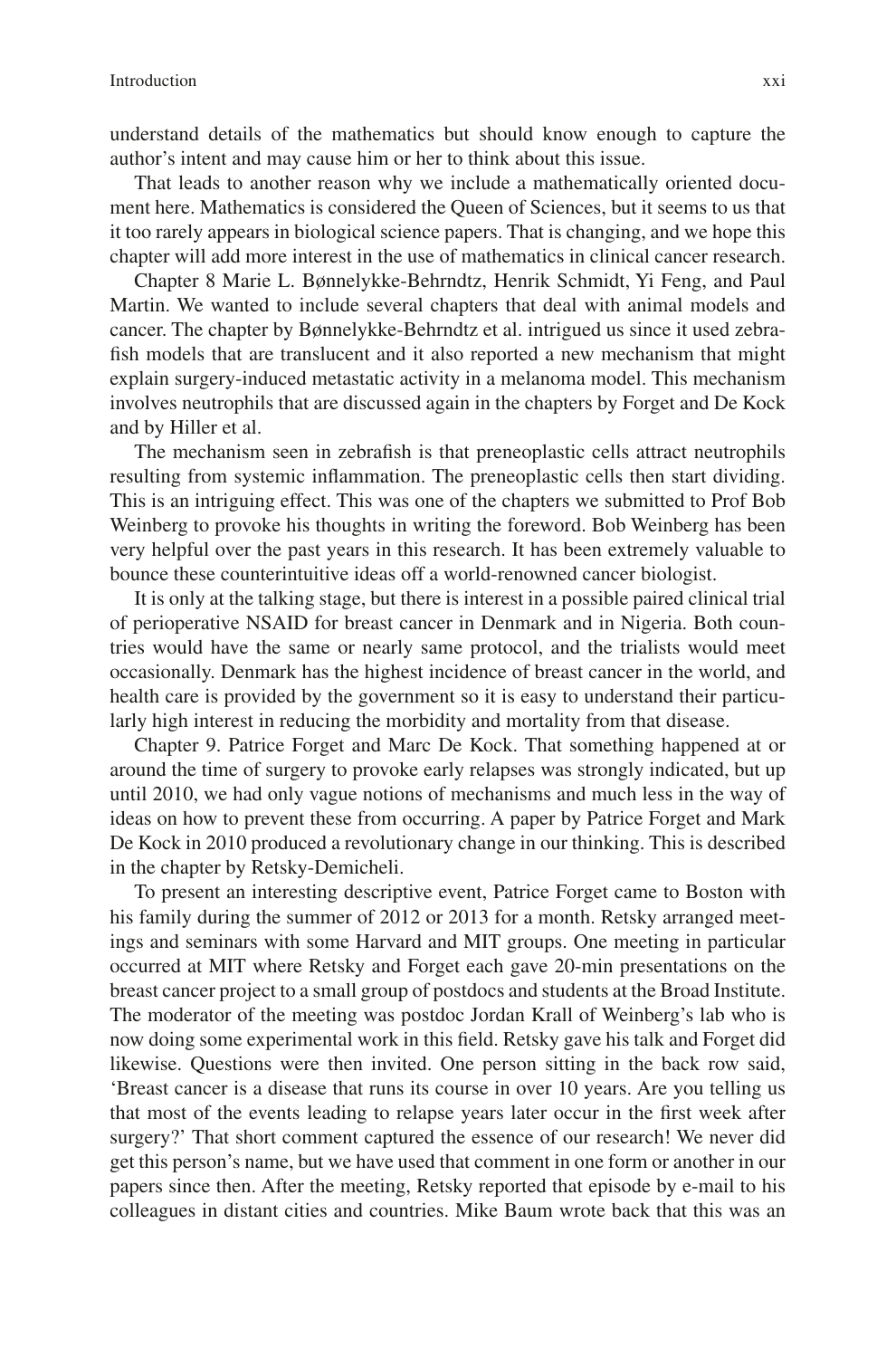example of 'the butterfy effect'. In case you do not know what that means, it refers to the comment that a butterfy might fap its wings in Mexico and cause a thunderstorm in Canada. It may indeed turn out to be scientifcally possible, but on the surface, it is a preposterous connection. This book was almost titled 'Breast Cancer and the Butterfy Effect'.

It is a pleasure to introduce this chapter by Forget and De Kock. What are they working on now? They discuss the neutrophil to lymphocyte ratio (NLR) that shows relevance as a preoperative biomarker of systemic infammation for breast, renal and lung cancers. They also report on short-term morbidity (septic and cardiovascular) and long-term mortality from cardiovascular disease (after lung cancer surgery and after hip fracture). Forget and De Kock suggest there is a need for new biomarkers and a need for a paradigm shift, and they have been right in the past.

Forget and De Kock also discuss postoperative peripheral neuropathy as a possible result of systemic infammation. Permit Retsky to provide a patient's perspective on postoperative peripheral neuropathy. He is a long-term survivor of stage IIIc colon cancer and is a founder and director of the Colon Cancer Alliance. For several years, he participated in web-based discussion groups for colon and breast cancer patients. Among fellow cancer patients, they would candidly discuss intimate details of their disease and treatment. (Retsky recommends that lab-based cancer researchers join a patient website—as a lurker—with permission of the site 'owner'. They will learn much about clinical cancer.)

Richard Farrell was also a patient and founder of the Colon Cancer Alliance. Richard who ultimately died from metastatic colon cancer was very open with his cancer experience especially after he relapsed with hepatic metastases. The situation is better now, but 20 years ago, hepatic relapse was almost always fatal. He lived in Pennsylvania and since retirement was a very active fsherman. He would catch and release—not wanting to kill fish for sport. Richard knew where his disease was heading, and to aid fellow patients, he would frequently discuss his situation openly so they could beneft from his experience. He would ominously begin his reports with 'The journey continues...'. At one point, he was operated upon by a well-regarded hepatic surgeon at Memorial Sloan Kettering Cancer Center. The patients would often discuss both good and bad skills of surgeons and staff in detail. So we all knew Richard was getting extremely competent treatment. (The point of this story will become apparent later.)

Richard's surgery was considered successful, and he lived another year before eventually dying from metastatic colon cancer. He reported on the patient website that treatment at MSKCC was frst class, but he also noted that after recovery he had peripheral neuropathy. Retsky remembers speaking to Richard about that. They happened to meet on a train station waiting for a train to a meeting somewhere and had a chance to talk. Retsky was curious about the peripheral neuropathy. Richard was operated upon whilst lying fat on his back with arms spread out. The operation was 6 or 8 h long. The explanation given to him afterwards was that someone must have been leaning over the operating table and inadvertently cut off circulation to his hands for extended periods of time, and that caused the permanent nerve damage in his hands.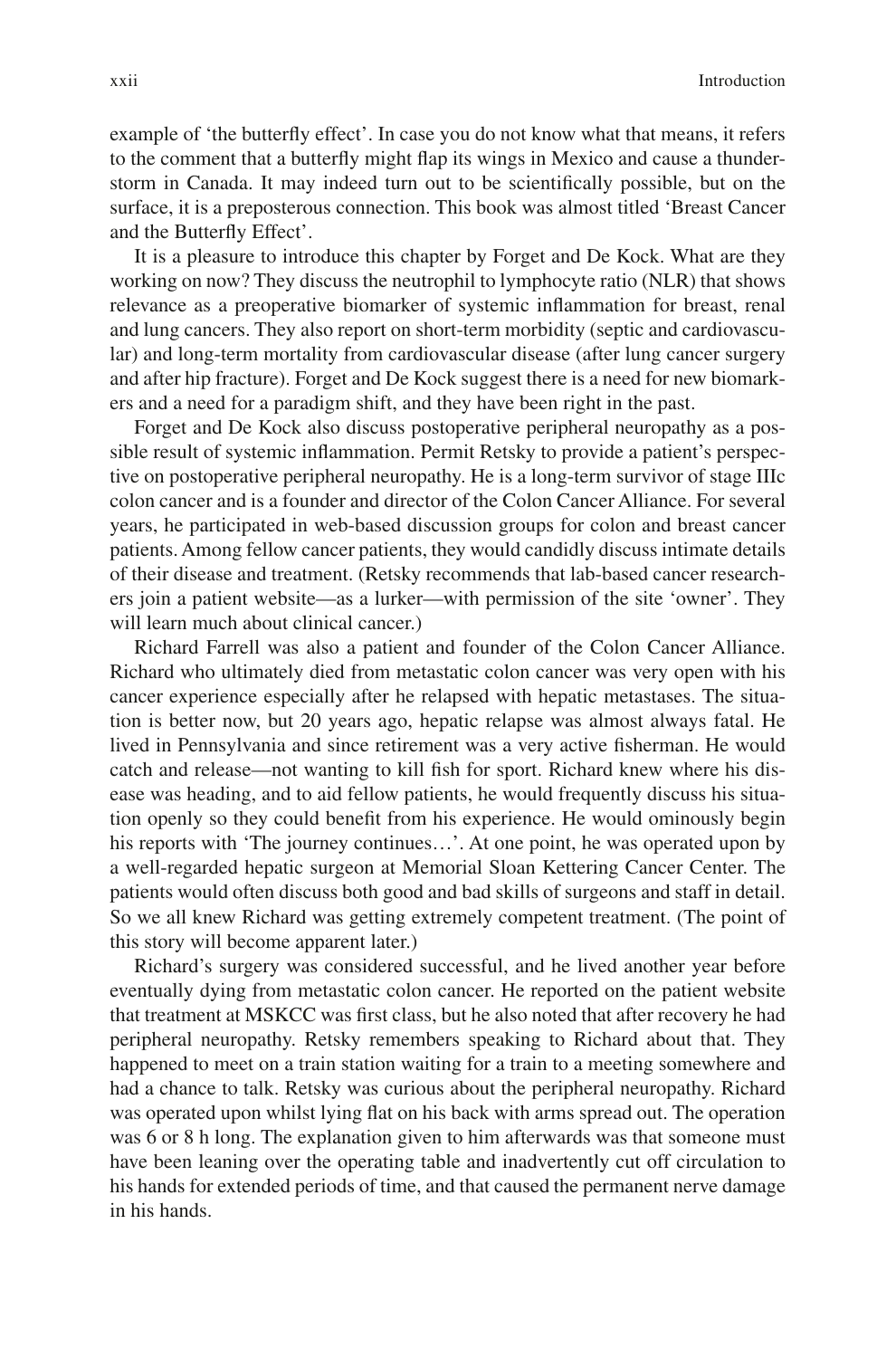We need to emphasize that this was not a life and death situation. It was only a quality of life side effect. Richard could not button a shirt, tie his shoes or much less go fshing for the year he lived after the hepatic surgery. Retsky had never heard about peripheral neuropathy before, and this stuck in his mind. Why did this happen in both hands he wondered. He asked Richard if he could tell this story to others. Not surprisingly, Richard emphatically gave Retsky permission to do so.

In 2010, Retsky happened to see a paper from a group at Mayo Clinic on postoperative peripheral neuropathy (Staff et al., 2010) describing it as mainly infammation driven. He wondered if this could explain what happened to Richard Farrell. He asked the question and passed the paper to Patrice Forget. Forget replied probably so but such an effect is quite variable from one case to another. This paper is discussed in the chapter by Forget and De Kock. During Retsky's review of the chapter by Vaidya, he also sent the paper by Staff et al. to him.

Retsky does not want to go into details here but suspects there is a connection among the chapters by Forget and De Kock, by Vaidya and Richard Farrell's perioperative neuropathy. The medical issue involved is mortality from cardiac disease soon or even years after surgery as the result of infammation-driven postoperative neuropathy.

Chapter 10. As coeditor and equal partner in the breast cancer project, Demicheli dives deep into the cancer biology literature and reports that cancer in the undisturbed state shows some similarity to normal tissue and organs. It may be closer to normal than usually thought at least in that undisturbed state.

Chapter 11. Vaidya. The chapter by Jayant Vaidya starts far removed from the subject of this book. It considers two separate subjects: frst, there is consideration of breast reconstruction after mastectomy, and second, there is consideration of intraoperative radiation instead of external beam radiation to prevent local relapses after lumpectomy. How each of these diverse subjects arrives at useful information regarding intervention-induced infammation and early relapse is a remarkable story. As someone who considers himself quite skilled in extracting all the useful information possible from data, Retsky is impressed with the project described in this chapter.

In addition, as soon as it gets to be public knowledge, it will be an important clinical issue. Imagine that each year for the past few decades, it is possible that over a thousand people have died from previously unknown side effects of breast cancer treatment. Furthermore, this may be connected to the Richard Farrell peripheral neuropathy and likewise be simply testable and resolvable. Clinical trials in most cancers including breast do not include all-cause mortality, only breast cancerspecifc mortality. From the lessons of this chapter, that may need to be reconsidered.

There is no need to say anymore. Read the chapter by Vaidya and experience scientifc discovery and excitement at a very high level.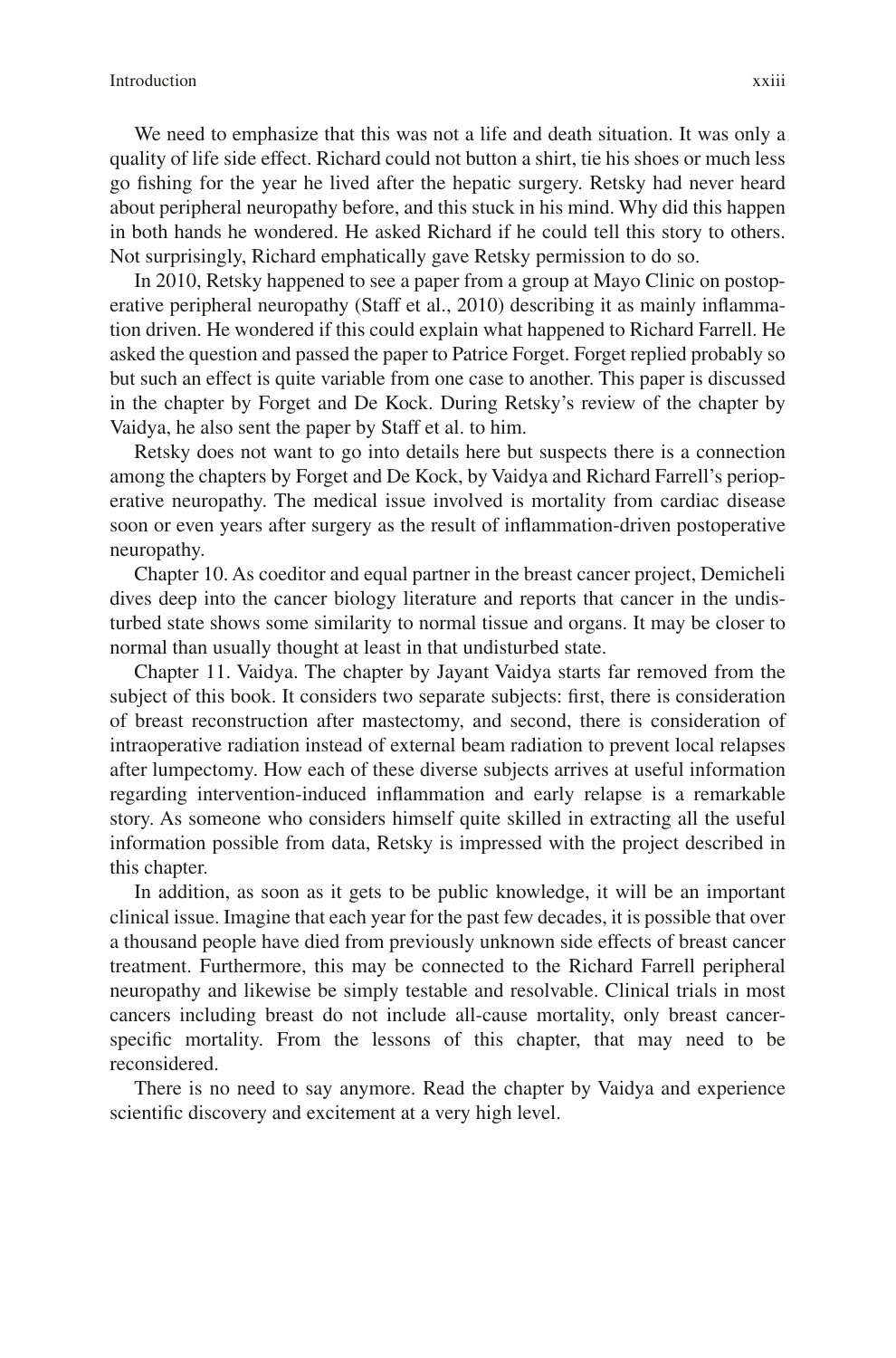# **Chapter 11 The Systemic Effects of Local Treatments (Surgery and Radiotherapy) of Breast Cancer**

#### **Jayant S. Vaidya**

**Abstract** In general, treatment of solid tumours has been compartmentalized as local treatment and systemic treatment. The only systemic oncological effect of local treatment is supposedly eradication of the primary cancer thereby reducing the probability of further systemic spread. However, as will be described here there are instances where local treatment could impact the outcome in diverse ways. We describe how the modulation of surgery by changing its extent or addition of intraoperative radiation appears greatly impact it systemic effects.

**Keywords** Breast cancer • Lumpectomy • Targeted intraoperative radiotherapy TARGIT IORT • Relapse • Mastectomy • Reconstruction • Non-breast cancer deaths • Mammoplasty • Surgical trauma

#### **11.1 Clinical Observations**

#### *11.1.1 Larger Extent of Local Surgery Appears to Paradoxically Worsen Surgical and Cancer Outcomes*

In recent years, the development of new surgical techniques and the availability of newer implant materials has meant that there are increasing numbers of immediate breast reconstruction procedures that allow a woman to wake up after her mastectomy with a newly created 'breast'—a proposition that is attractive to many women facing a diagnosis of breast cancer as well as surgeons performing such a mutilating operation as a mastectomy. A Cochrane review [[1,](#page-30-0) [2](#page-30-1)] attempted to establish whether there is any demonstrable patient beneft (e.g. psychological) from such procedures

J.S. Vaidya, MBBS, MS, DNB, FRCS, PhD ( $\boxtimes$ )

Professor of Surgery and Oncology, Division of Surgery and Interventional Science, University College London, London, UK

Consultant Surgeon, Whittington Health, Royal Free Hospital and University College London Hospital, London, UK e-mail: [jayantvaidya@gmail.com](mailto:jayantvaidya@gmail.com)

<sup>©</sup> Springer International Publishing AG 2017 227

M.W. Retsky, R. Demicheli (eds.), *Perioperative Infammation as Triggering Origin of Metastasis Development*, DOI 10.1007/978-3-319-57943-6\_11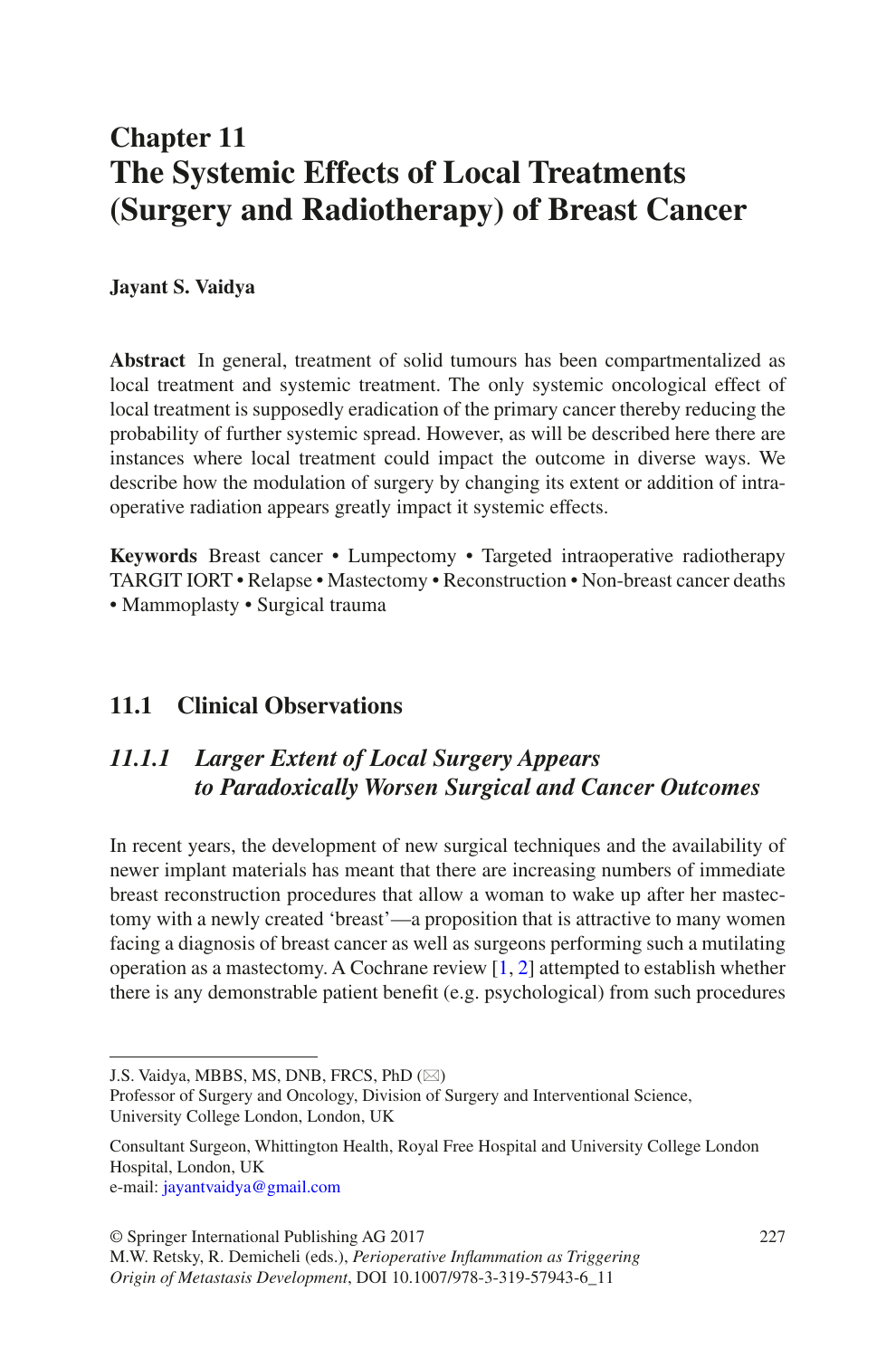but found no clear evidence to support immediate reconstruction over delayed reconstruction [[1\]](#page-30-0). In another study, the psychological distress at 1 year for immediate or delayed reconstruction was found to be similar to each other and to those who did not have any reconstruction [[2\]](#page-30-1). However, the beneft of performing a breast reconstruction after a mastectomy appears to be considered so obvious that, unlike most other breast cancer treatments, no good randomised evidence has been sought before widespread acceptance and adoption of various reconstructive techniques.

However, such a strategy ignores the fact that many of these take much longer to perform and involve extensive dissection of either local tissues or distant tissues (such as the latissimus dorsi fap or the deep inferior epigastric artery perforator fap— DIEP). New evidence is emerging that suggests these extensive surgical procedures at the time of surgical extirpation of cancer may not be oncologically safe. An interesting non-randomized study comes from the University of Ireland and involved 229 patients. These breast cancer patients underwent immediate breast reconstruction between 2004 and 2009 and the authors found that 23% of patients suffered a wound complication. This complication rate is much higher than seen when only a mastectomy without reconstruction is performed, when it, is usually less than 5%.

Many would suggest that this complication rate is unusually high, but in a more recent study (a rare randomised study published in December 2016) a large Scandinavian collaborative group reported in Lancet Oncology, the frst randomised trial of immediate vs. delayed reconstruction with implant + acellular dermal matrix [\[3](#page-30-2)], a highly commendable effort. This 142-patient trial had to be stopped early because the Data Monitoring Committee felt it was not safe to continue. When immediate reconstruction was performed, there were many more complications (46% of cases) and re-operations (37%), compared with delayed reconstruction (18% and 15%). So, the high complication rate in the Irish study was not unique.

The most worrisome observation in the Irish study was that those patients who had complications had a signifcantly lower 5-year relapse-free survival (64%) compared with those without complications (89%), a large difference that could not be explained by any patient or tumour factors. The authors suggest that the increased infammatory response incited by the wound complications may be detrimental to cancer survival [\[4](#page-30-3)]. It will be important to assess breast cancer and non-breast cancer survival in the longer term in the Scandinavian randomised trial to determine if any effect of the complications and timing of reconstruction is evident on oncological outcomes, although the small size of the study may limit the ability to detect all but large differences.

A similar picture appears to arise in the delayed reconstruction setting. A casecontrolled study [[5\]](#page-30-4) performed in a University Hospital in Norway between 1977 and 2007 which compared 312 patients with delayed reconstruction with 1341 matched controls found a remarkable peak hazard of relapse 18 months after reconstruction, similar to that normally observed at a similar time after the primary surgery. The authors also found that, 'the more extensive reconstruction modalities DIEP/TRAM procedures give rise to a higher early peak in comparison with unilateral implant surgery'. Such a dose-response relationship is usually characteristic of a causal link. They concluded that 'reconstructive breast cancer surgery constitutes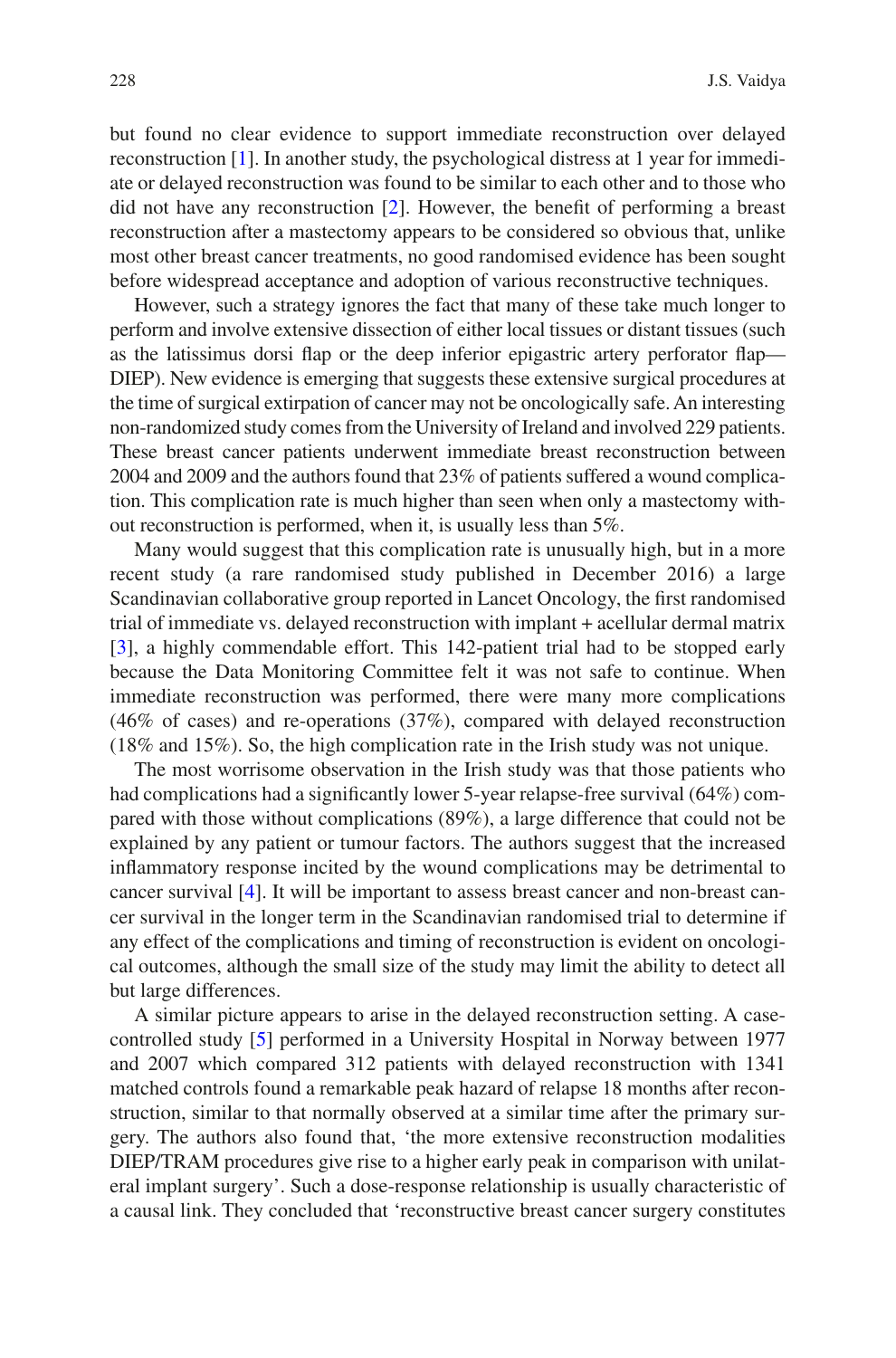an independent stimulating event on the growth of micro-metastases leading to accelerated relapse rates.'

These studies raise the real concern that increasing surgical trauma and perioperative infammatory response may be triggering the growth of metastatic disease.

#### *11.1.2 Local and Systemic Effects of TARGIT Intraoperative Radiotherapy Given during Lumpectomy for Breast Cancer*

The clinical data in the breast reconstruction studies appears to be supported by laboratory fndings looking at wound fuids that collect in the cavity left behind after a lumpectomy. These experiments were performed within the context of clinical trials of targeted intraoperative radiotherapy (TARGIT- IORT) for breast cancer.

In one study [\[6](#page-30-5)] that included patients receiving TARGIT IORT, fuid collected in the wounds of patients undergoing TARGIT IORT immediately after a lumpectomy for breast cancer was compared with fuid from those having just lumpectomy. The authors found that wound fuid from normal wounds stimulates cancer cell growth, motility and invasiveness. Remarkably, such stimulation is nearly completely abrogated when targeted intraoperative radiotherapy is given during surgery. There is a sea change in the constitution of the wound fuid in those who receive TARGIT IORT compared with those who do not. These results have been since replicated eight years later, by Zaleska et al. [\[7](#page-30-6)] with different experimental conditions.

There also seems to be clinical evidence to suggest that this effect seen in the laboratory may translate into clinical outcomes since the wound fuid is normally absorbed into circulation and it has been postulated that it could have systemic beneficial effects  $[8]$  $[8]$ . In the TARGIT-A trial  $[9-13]$  $[9-13]$ , 3451 patients undergoing lumpectomy for breast cancer were randomly allocated to receive either TARGIT IORT or whole breast external beam radiotherapy. In the analysis of deaths, there was no difference in breast cancer mortality, which was low in both arms of the trial. However, the trialists found a signifcantly lower non-breast cancer mortality for the TARGIT IORT patients (HR. 0.47;  $p = 0.0086$ ). The most likely explanation might be due to avoidance of whole breast irradiation. It has long been recognised that inadvertent irradiation of the lung, oesophagus and heart during tangential feld radiation of the breast leads to fatal cancers and deaths due to ischaemic heart disease. Therefore, targeted radiation would avoid such deaths. This view has been vindicated by a meta-analysis of randomised trials [\[14](#page-30-10)] of targeted vs. whole breast external beam radiotherapy (EBRT) which found that in the breast cancer populations where the breast cancer mortality is low (about 5%), the deleterious effect of whole breast radiation is unmasked and leads to an increased overall mortality thus using targeted radiation rather than whole breast radiation in such patients leads to an improvement in overall survival albeit by a small absolute amount (Figs. [11.1](#page-25-0) and [11.2\)](#page-25-1).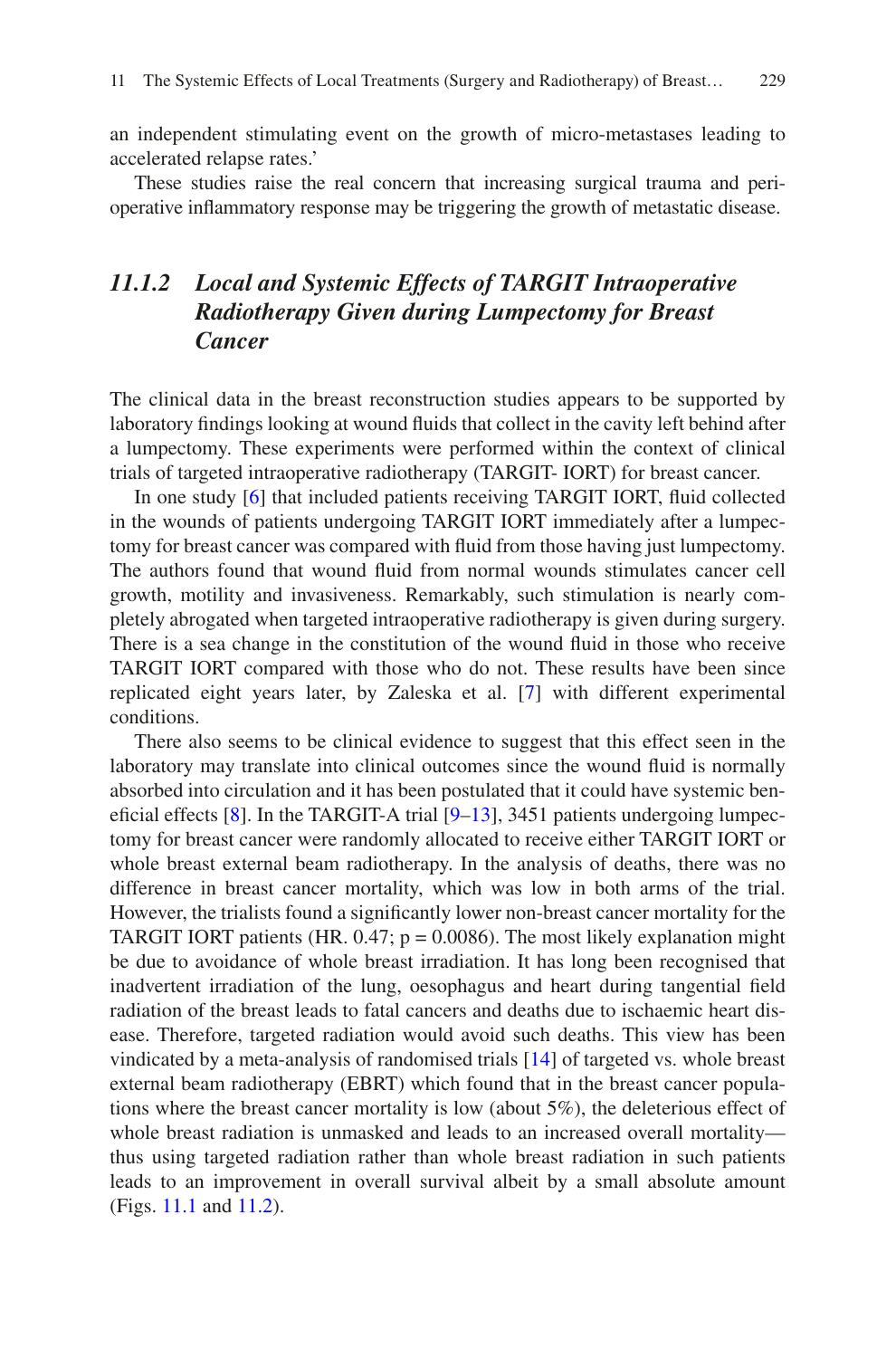<span id="page-25-0"></span>

**Fig. 11.1** Kaplan-Meier plot for deaths from causes other than breast cancer (17 vs. 35) in the randomised TARGIT-A trial, showing a signifcantly higher risk of non-breast-cancer mortality with whole breast fractionated radiation given postoperatively over several weeks (EBRT), compared with a risk-adapted single dose radiation delivered to the tumour bed during the lumpectomy operation (TARGIT) [\[10\]](#page-30-11)

<span id="page-25-1"></span>

**Fig. 11.2** Forest plots representing meta-analysis of difference in mortality between partial-breast irradiation (PBI) and whole-breast irradiation (WBI) with a random-effects model. The trials included for non-breast cancer (Non-BC) mortality were the Budapest trial [\[5](#page-30-4)], TARGIT-A [\[3\]](#page-30-2), ELIOT [[6](#page-30-5)], IMRT [[8\]](#page-30-7), and GEC-ESTRO [\[9](#page-30-8)]. The median follow-up of all these trials was 5–6 years. Data from only the initial 1222 patients in the TARGIT-A trial, whose median follow-up was 5 years, were included [[14](#page-30-10)]. The Budapest trial was not included in the analysis of breast cancer (BC) deaths or total deaths because these fgures were not available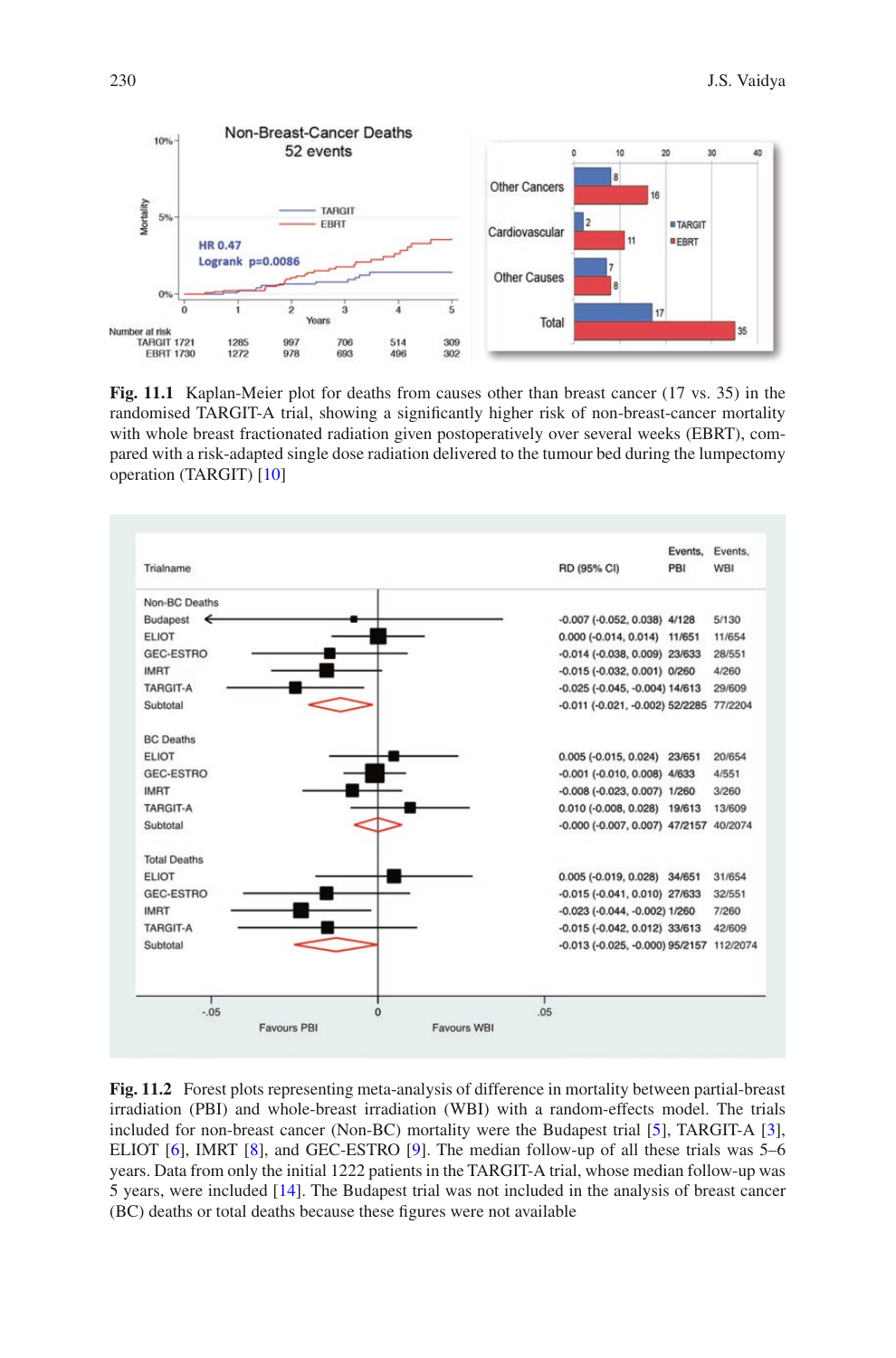<span id="page-26-0"></span>

#### Deaths from causes other than breast cancer



**Fig. 11.3** Non-randomised comparison between those who received TARGIT + EBRT and those who received EBRT for deaths from non-breast-cancer causes: (*above*) schema of the analysed cohorts of patients; and (*below*) Kaplan–Meier plot depicting deaths from causes other than breast cancer in prepathology patients who received EBRT—non-randomised comparison [\[13,](#page-30-9) [14\]](#page-30-10)

However, there is a twist in the tale. Could the difference in mortality plausibly be due to a *benefcial* effect of TARGIT-IORT, possibly due to its suppression of the cancer-stimulatory effects on the wound fuid? In the TARGIT-A trial, if TARGIT IORT was given concurrently with lumpectomy and if high risk factors were found subsequently, whole breast radiotherapy was added in about 20% of cases—all as specifed in the original protocol which followed a risk-adapted design. Therefore, there was a cohort of patients who were randomised to TARGIT IORT and who received both TARGIT IORT and EBRT (Fig. [11.3\)](#page-26-0) as per the protocol.

To try and understand the reason for the difference in non-breast-cancer mortality, a separate analysis [\[15](#page-31-0)] was performed: survival from causes other than breast cancer was compared between the two randomized arms but limited to those who had received EBRT. Therefore, the control arm included patients who were allo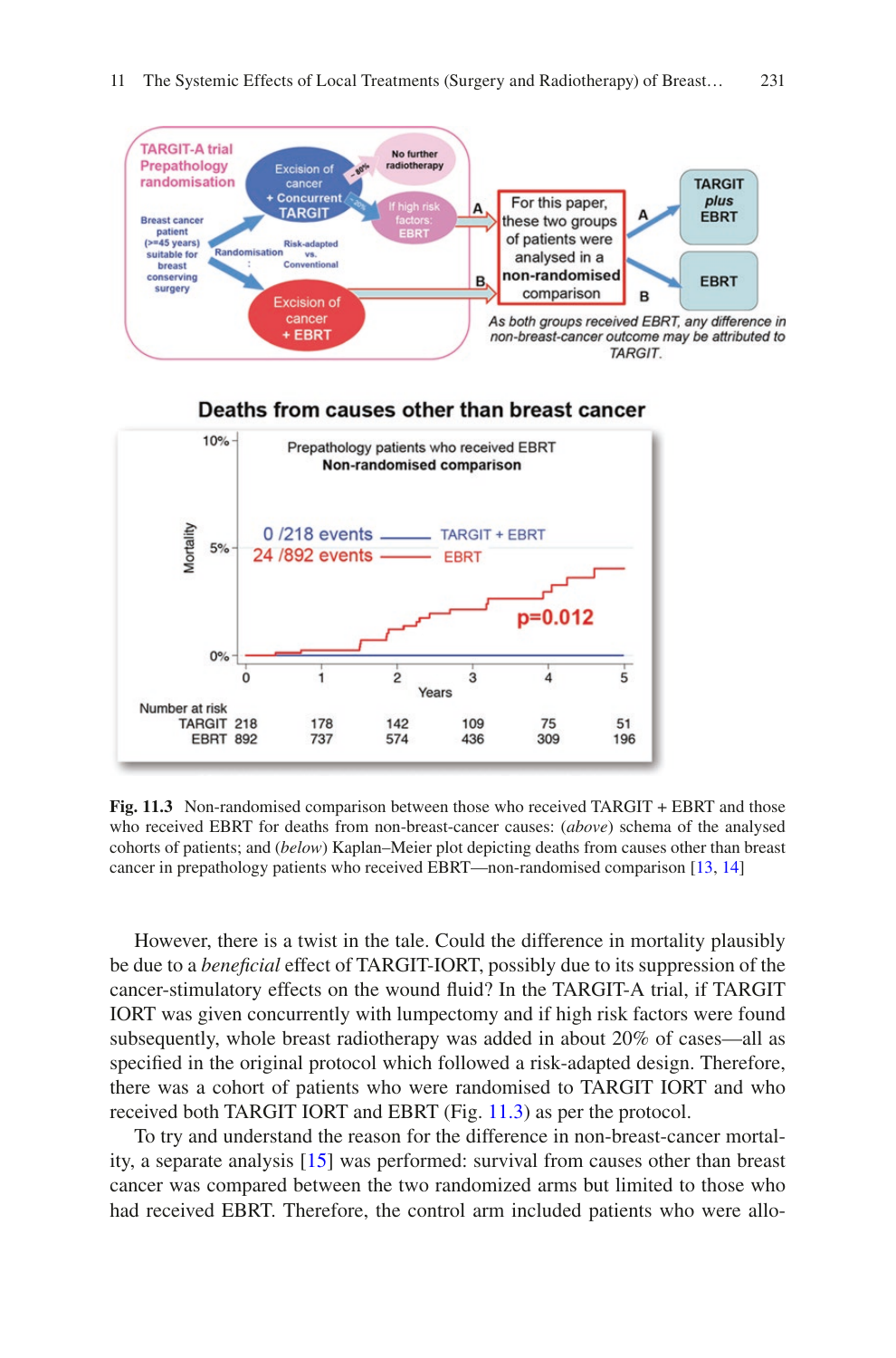cated EBRT and received EBRT, and the experimental arm included patients who were allocated TARGIT and also received EBRT. The group that received TARGIT + EBRT was characterised by worse prognosis breast cancer but would not be expected to be different—certainly not better—than the rest of the cohort in terms of non-breast cancer co-morbidity, and as both groups received EBRT, any difference found in non-breast-cancer mortality could be attributable to the delivery of TARGIT IORT during lumpectomy.

The remarkable fnding was that were no deaths from non-breast cancer causes in the TARGIT + EBRT group compared with 24 in the EBRT group 0/218 vs. 24/892, log-rank  $p = 0.012$ . Although the numbers are small and the compared groups are not the full randomised cohorts, these data suggest that EBRT toxicity may not be the only reason for the fewer non-breast cancer deaths with TARGIT IORT, and leads to the hypothesis that the local effect of TARGIT on the tumor bed by inhibiting the cancer-stimulating cytokines, may spill over to reduce systemic infammatory response to trauma and have signifcant long-term systemic benefcial effects, that might be protective against cardiac and cancer mortality [[8\]](#page-30-7).

A more recent case control (non-randomised) study, also found that amongst patients having oncoplastic breast conserving surgery after neo-adjuvant chemotherapy, those who had an intraoperative TARGIT Boost, experienced better survival outcomes than those who received a postoperative EBRT boost (overall survival 96.7% vs. 81.7%, hazard ratio 0.19, log rank  $p = 0.016$ , and distant-disease free survival 95.1% vs. 69.0, HR 0.23, log rank  $p = 0.012$  [[16\]](#page-31-1).

#### *11.1.3 Causality*

The scientifc principle for establishing causality is frstly to show that the factor is present when the effect is seen, secondly to show that increasing amounts of factor increases the effect and fnally, removal or abrogation of the activity of the factor reduces the effect. Thus, biologically, it appears that increasing surgical trauma is detrimental to outcome after local treatment of cancer and, if the systemic effects of such trauma are reduced, they may be improved. There have been some data that administration of non-steroidal anti-infammatory drugs in the peri-operative period reduces mortality from solid tumours [[17,](#page-31-2) [18\]](#page-31-3). A randomised trial is underway in Belgium to test this hypothesis.

#### *11.1.4 Clinical Implications*

The obvious beneft of waking up after a mastectomy with a new breast rather than a fat chest needs to be weighed against the need for a larger operation with the higher risk of complications, longer convalescence, delay in chemo/radiotherapy, with its well known detrimental effects, and the need for several further operations.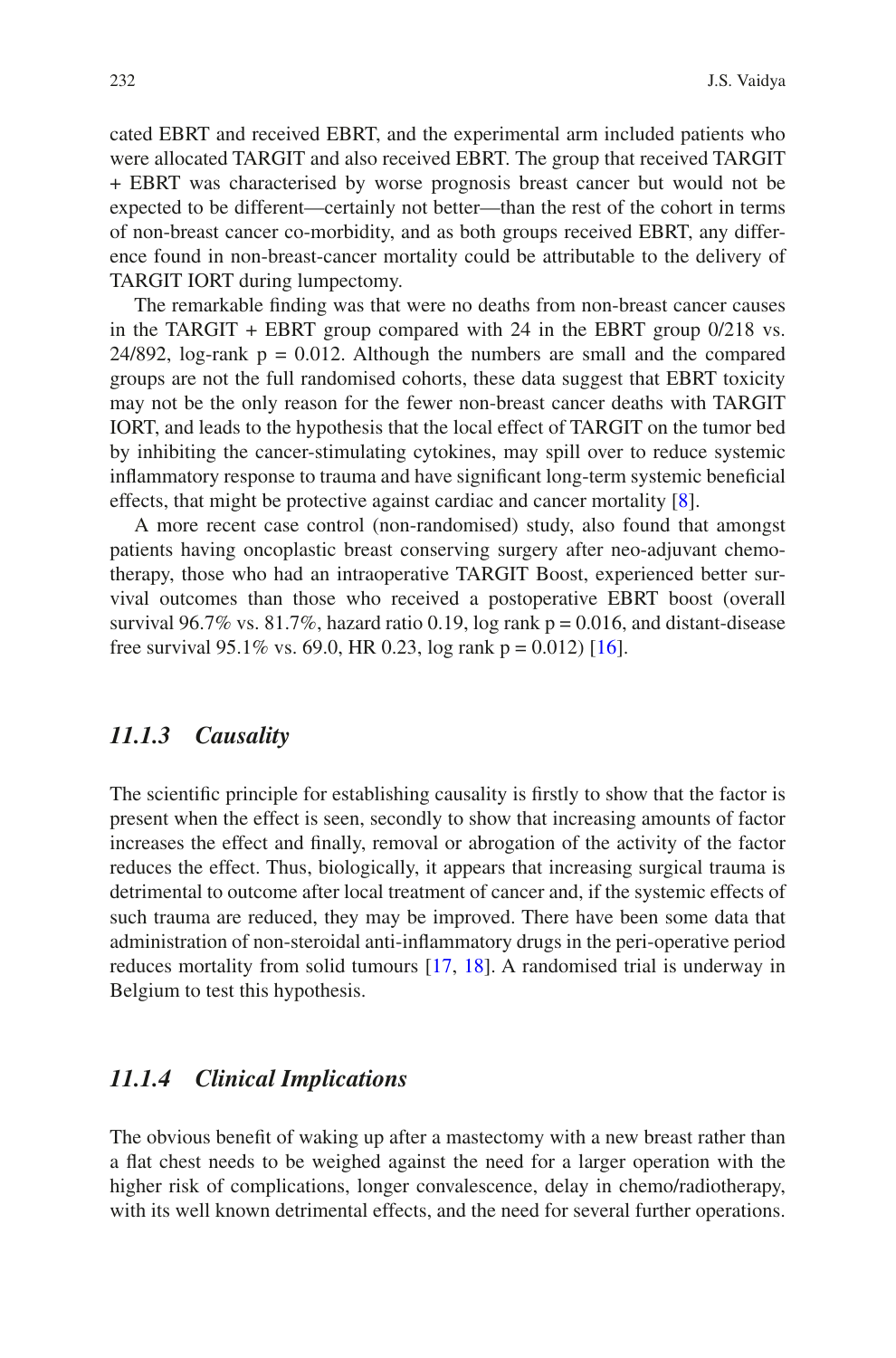From the patient's perspective, a decision about having immediate reconstruction is usually confounded by the signifcant shock of a new diagnosis of breast cancer and the prospect of removal of the whole breast. A nudge in the direction of "reconstruction is the norm" may be enough to sway someone whose main concern is surviving from the cancer to get convinced that she needs to have it at the time of the mastectomy. The availability of reconstruction can appear to make the prospect of a mastectomy acceptable, even when it is not indicated for oncological purposes. Before all these remarkable data were available and notwithstanding the lack of beneft seen in the Cochrane overview and other studies, it seemed appropriate to offer breast reconstruction as a reasonable option (from both the clinician and patient perspectives) during discussions about mastectomy. Such discussions would centre around patient preferences only, as there was not much evidence either for or against until now.

The same arguments also lead to concerns about the rising trend of using mammoplasty during breast conservation as well as cosmetic operations on the contralateral breast as part of treatment of breast cancer. To us surgeons, the justifcation for these procedures is 'obvious'—a 'better' cosmetic outcome. Unfortunately, there is a well-recognised lack of good evidence to support the use of major oncoplastic procedures aimed at a better cosmetic result, either for oncological safety or even an improved patient satisfaction about cosmetic outcome [[19\]](#page-31-4). Firstly, potential harms may arise from the additional burden about decisions about a bigger operation, yet another operation, longer recovery, reduced or loss of nipple sensation, psychological distress of decision about the other breast, as well as from the possible oncologic risks of increased surgical trauma and accompanying increased chance of surgical complications. Arguably, if the patient had been keen to have a cosmetic operation, she could have well considered it before the cancer diagnosis. The oncological safety of these more extensive procedures [\[6](#page-30-5)] has not been established in randomised clinical trials. One large series from a pioneer in the techniques reports a 5-year recurrence rate of 9.4% [\[20](#page-31-5)] which is several times higher than expected, although the authors suggest that the larger size of cancers or extensive DCIS may contribute to the higher recurrence rate. Another study found that use of implants is associated with poorer survival from subsequent breast cancer [\[21](#page-31-6)]. A recent study of lipofilling [\[22](#page-31-7)] found a high recurrence rate of 1.5% per year (i.e. 7.5% at 5 years). An accompanying editorial from Memorial Sloane Kettering Cancer Centre [\[23](#page-31-8)] has warned about the lack of oncological safety and recommended that lipoflling should not be performed outside a clinical trial. Most importantly, patient satisfaction appears to be similar with simple lumpectomy vs. therapeutic mammoplasty [[24\]](#page-31-9).

Postoperative radiation may affect the heart in many ways—the coronary arteries causing ischaemia, the muscle causing cardiomyopathy or even the nerves (neuropathy) and the conducting system of the heart, although we cannot fnd any previous mention of the latter in the literature. One speculation is to consider that post-surgical or post-radiotherapy cardiac neuropathy may be another possible mechanism to explain cardiac mortality as a result of breast cancer therapy. As suggested by Michael Retsky, we are aware that surgery can result in transient systemic infammation and post surgical peripheral neuropathy has been associated with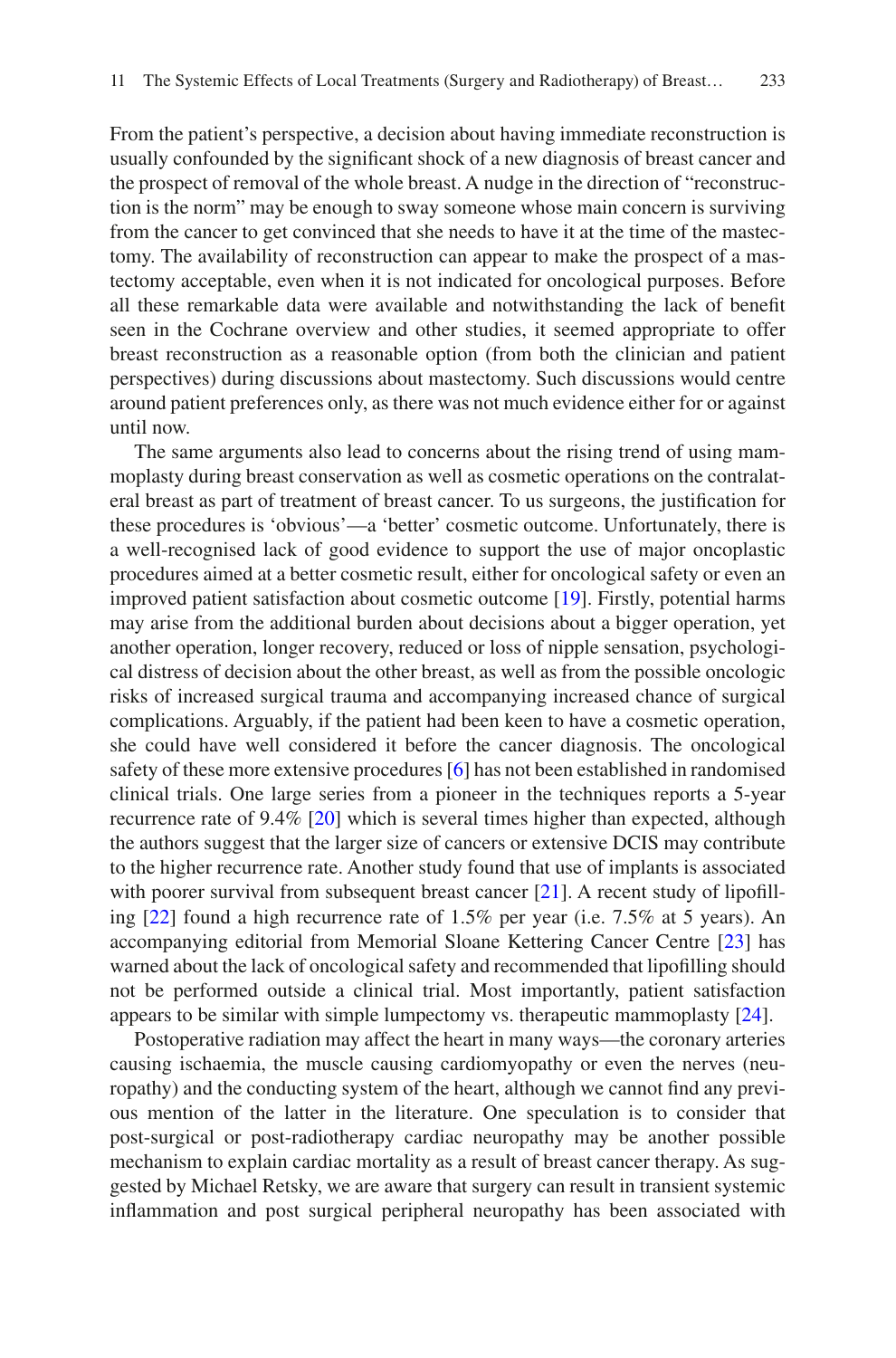infammation [\[18](#page-31-3), [25](#page-31-10)]. As a possible connection among these effects, immediate irradiation of the surgical wound may contribute to a reduction in infammation thereby reducing cardiac damage.

Given the new randomised evidence demonstrating a higher risk of complications, as well as evidence suggesting a real possibility of an oncologically detrimental effect of excessive trauma, the most prudent clinical approach is to ensure that patients are fully informed of the evidence that raises a doubt about the oncological safety of therapeutic mammoplasty procedures and breast reconstruction, along with a lack of beneft in terms of patient's satisfaction or psychological parameters.

A material change in relationship between a doctor and a patient has occurred with the publication of the United Kingdom ruling of the Montgomery vs. Lancashire case in early 2015. It is important to recognise that although this is law only in the UK, it could have far reaching implications around the world. The ruling sets a precedent over the process of obtaining informed consent and the need to discuss all options of treatment that the patient may consider reasonable. This is now a legal responsibility rather than just a moral duty and the fnal decision over the correct application rest with the Courts and not with the medical profession or with patient advocacy groups. Breast surgeons and staff must move away from a single 'recommendation' but offer a list of evidence-based options for patients to consider, along with their risks and benefts. This has wide ranging implications in surgery, particularly in the practice of oncoplastic breast surgery, largely because of near-complete lack of level-I evidence across the feld. This is one area where emerging new evidence may require a medical reversal [\[26](#page-31-11)].

#### **11.2 Conclusion**

Oncoplastic and breast reconstructive surgery takes time to deliver, is expensive to the health system, and lacks empirical proof of beneft to patients. This type of surgery is an anomaly amongst other breast cancer treatments that normally have been tested in randomised clinical trials. Given the recent evidence, in the least, immediate reconstruction, therapeutic mammoplasty, or contralateral 'symmetrisation procedures' can no longer be put forward to patients as a 'standard' treatment but as an option discussed along with the above evidence and concerns about their oncologic safety. The access to and the proportion of patients undergoing immediate (or delayed) breast reconstruction or oncoplastic surgery, should not be used as a measure of quality of a breast service, when there are legitimate doubts about the safety of such procedures. It is now an ethical imperative that these procedures should be subjected to testing in well-designed randomised clinical trials. Such trials may be diffcult to set up and perform, but randomisation has always been diffcult in surgical trials. In this case, such diffculty could be overcome by an honest appreciation of the current lack of knowledge about oncological impact, or the lack of defnite evidence of patient beneft from reconstructive/oncoplastic procedures. Achieving an equipoise is the important frst step in that direction.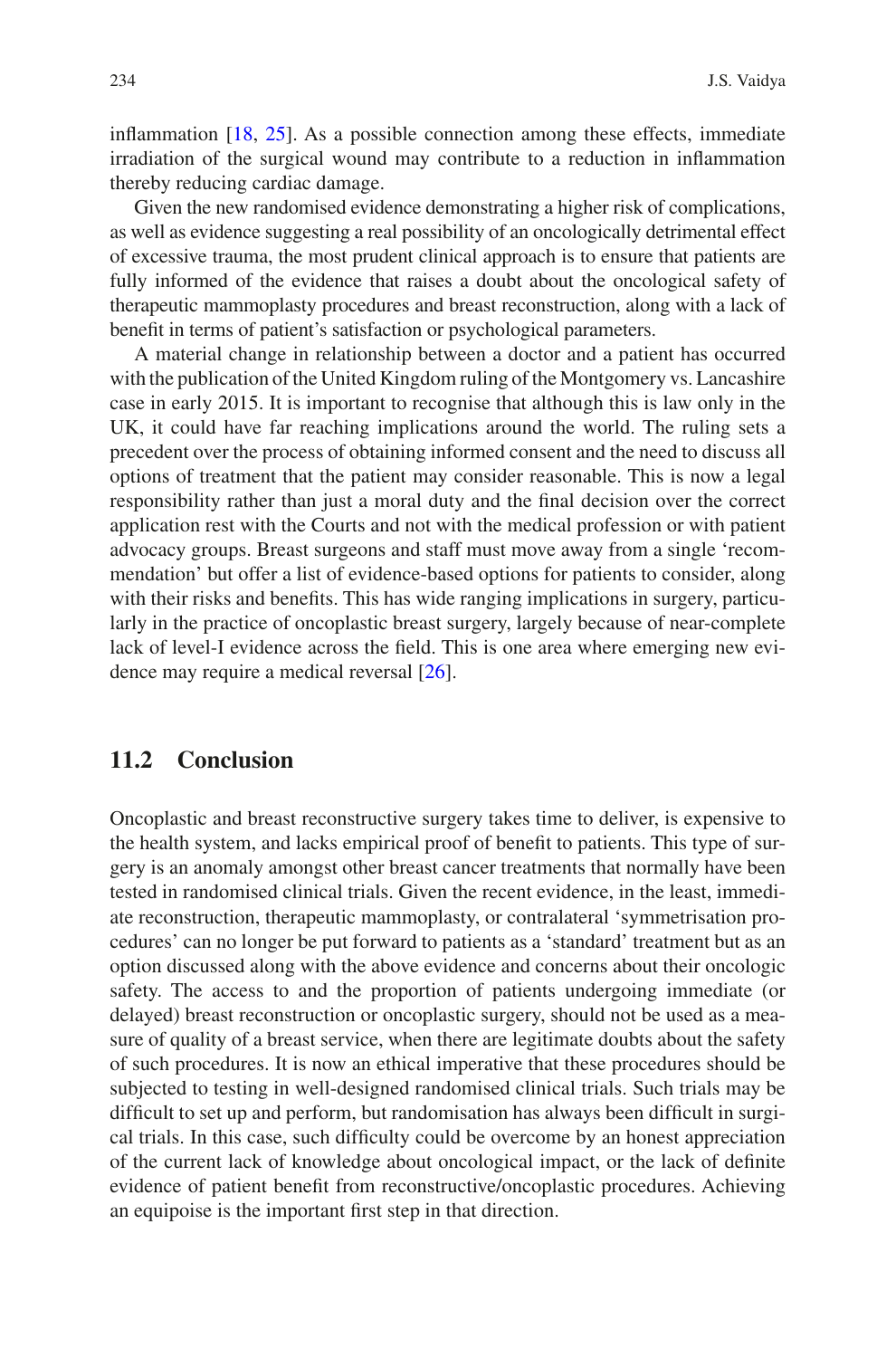Most importantly, the popular use of more extensive local surgery appears to have given us an insight into the natural history of cancer—when surgical trauma exceeds its therapeutic value it may be detrimental to outcome—a phenomenon that may open up peri-operative strategies that could be designed to improve outcomes from cancer.

#### **References**

- <span id="page-30-0"></span>1. D'Souza N, Darmanin G, Fedorowicz Z (2011) Immediate versus delayed reconstruction following surgery for breast cancer. Cochrane Database Syst Rev 7:CD008674
- <span id="page-30-1"></span>2. Metcalfe KA, Semple J, Quan ML et al (2012) Changes in psychosocial functioning 1 year after mastectomy alone, delayed breast reconstruction, or immediate breast reconstruction. Ann Surg Oncol 19(1):233–241
- <span id="page-30-2"></span>3. Dikmans RE, Negenborn VL, Bouman MB et al (2017) Two-stage implant-based breast reconstruction compared with immediate one-stage implant-based breast reconstruction augmented with an acellular dermal matrix: an open-label, phase 4, multicentre, randomised, controlled trial. Lancet Oncol 18:251–258
- <span id="page-30-3"></span>4. Beecher SM, O'Leary DP, McLaughlin R, Sweeney KJ, Kerin MJ (2016) Infuence of complications following immediate breast reconstruction on breast cancer recurrence rates. Br J Surg 103(4):391–398
- <span id="page-30-4"></span>5. Dillekas H, Demicheli R, Ardoino I, Jensen SA, Biganzoli E, Straume O (2016) The recurrence pattern following delayed breast reconstruction after mastectomy for breast cancer suggests a systemic effect of surgery on occult dormant micrometastases. Breast Cancer Res Treat 158(1):169–178
- <span id="page-30-5"></span>6. Belletti B, Vaidya JS, D'Andrea S et al (2008) Targeted intraoperative radiotherapy impairs the stimulation of breast cancer cell proliferation and invasion caused by surgical wounding. Clin Cancer Res 14(5):1325–1332
- <span id="page-30-6"></span>7. Zaleska K, Suchorska WM, Przybyla A, Murawa D (2016) Effect of surgical wound fuids after intraoperative electron radiotherapy on the cancer stem cell phenotype in a panel of human breast cancer cell lines. Oncol Lett 12(5):3707–3714
- <span id="page-30-7"></span>8. Vaidya JS, Bulsara M, Wenz F (2013) Ischemic heart disease after breast cancer radiotherapy. N Engl J Med 368(26):2526–2527
- <span id="page-30-8"></span>9. Vaidya JS, Bulsara M, Wenz F et al (2015) Pride, prejudice, or science – attitudes towards the results of the TARGIT-A trial of targeted intraoperative radiotherapy for breast cancer. Int J Radiat Oncol Biol Phys 92(3):494–500
- <span id="page-30-11"></span>10. Vaidya JS, Wenz F, Bulsara M et al (2014) Risk-adapted targeted intraoperative radiotherapy versus whole-breast radiotherapy for breast cancer: 5-year results for local control and overall survival from the TARGIT-A randomised trial. Lancet 383(9917):603–613
- 11. Vaidya JS, Wenz F, Bulsara M, Tobias JS, Joseph D, Baum M (2014) Radiotherapy for breast cancer, the TARGIT-A trial – authors' reply. Lancet 383(9930):1719–1720
- 12. Vaidya JS, Joseph DJ, Tobias JS et al (2010) Targeted intraoperative radiotherapy versus whole breast radiotherapy for breast cancer (TARGIT-A trial): an international, prospective, randomised, non-inferiority phase 3 trial. Lancet 376(9735):91–102
- <span id="page-30-9"></span>13. Vaidya JS, Wenz F, Bulsara M et al (2016) An international randomised controlled trial to compare targeted intra-operative radiotherapy (TARGIT) with conventional post-operative radiotherapy after conservative breast surgery for women with early stage breast cancer (the TARGIT-A trial). Health Technol Assess 20(73):1–188
- <span id="page-30-10"></span>14. Vaidya JS, Bulsara M, Wenz F et al (2016) Reduced mortality with partial-breast irradiation for early breast cancer: a meta-analysis of randomized trials. Int J Radiat Oncol Biol Phys 96(2):259–265